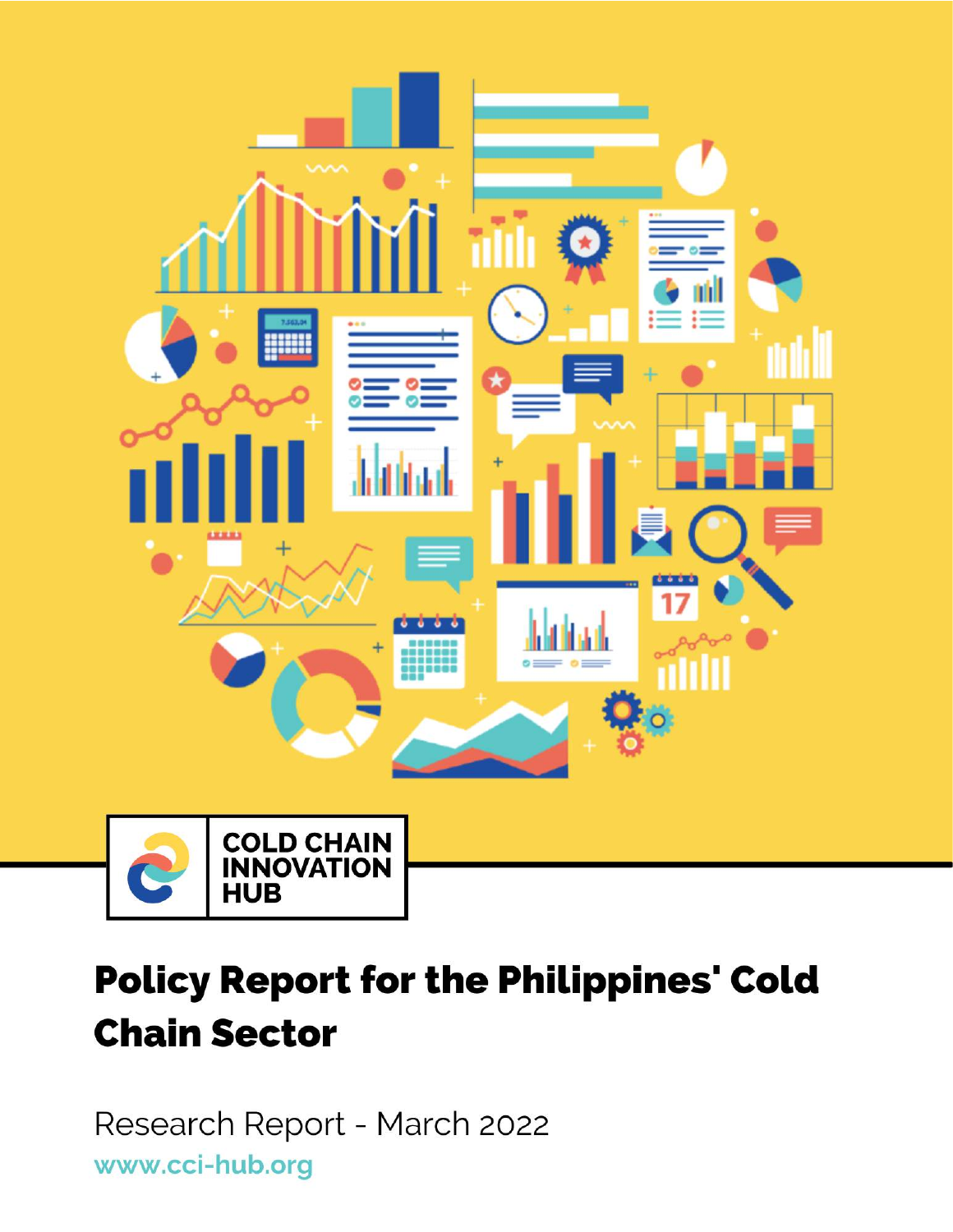Global Partnership for Improving the Food Cold Chain in the Philippines

**Creating an Enabling Policy Environment for Sustainable and Climate-friendly Cold Chains in the Philippines through Refrigerant and Energy Efficiency Standards**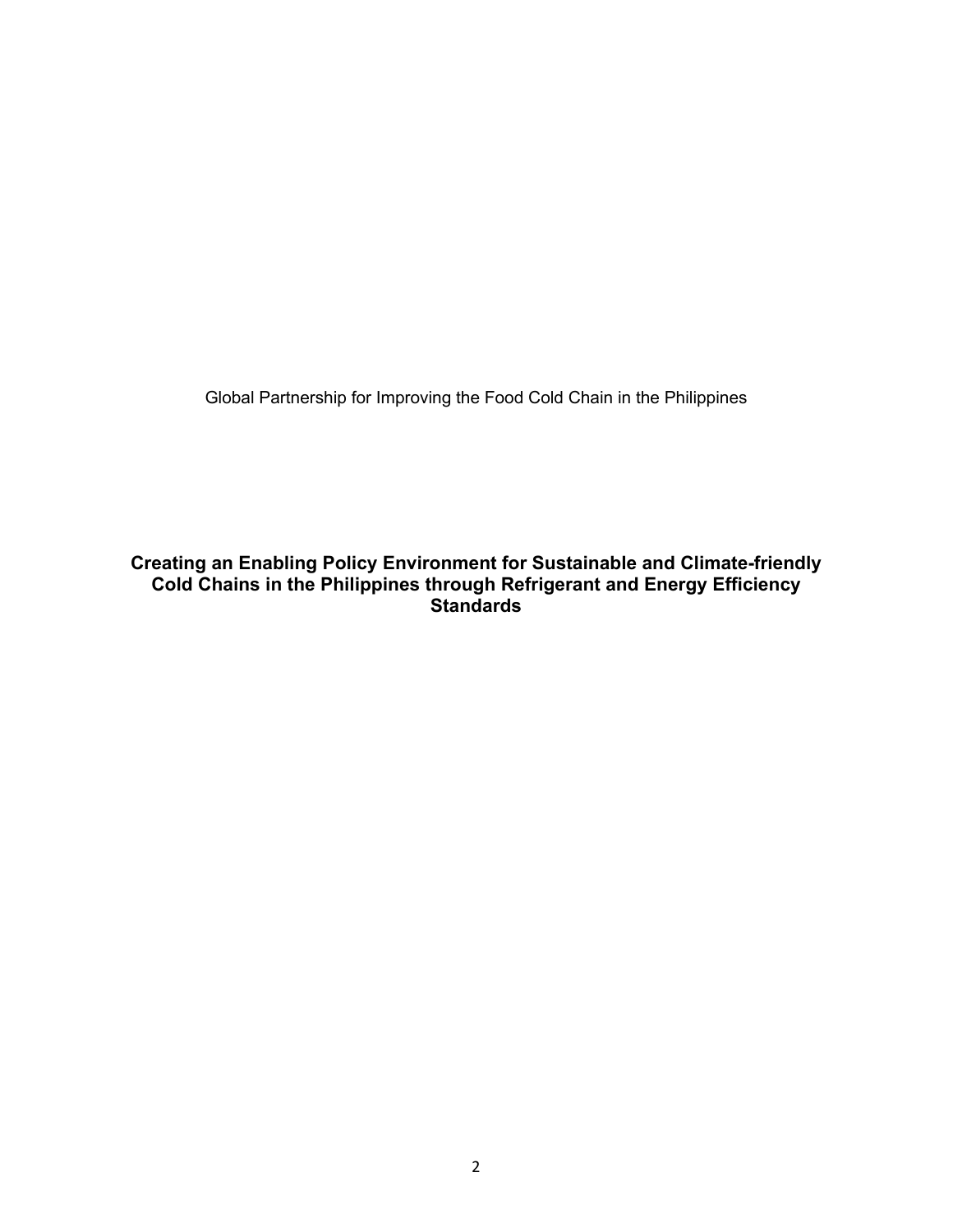# Table of Contents

| Pursuing the Montreal Protocol, Kigali Amendment and Sustainable Development Goals |
|------------------------------------------------------------------------------------|
|                                                                                    |
|                                                                                    |
|                                                                                    |
| International benchmarks for climate-friendly and sustainable cold chains  19      |
| Towards sustainable and climate-friendly cold chains in the Philippines 25         |
|                                                                                    |
|                                                                                    |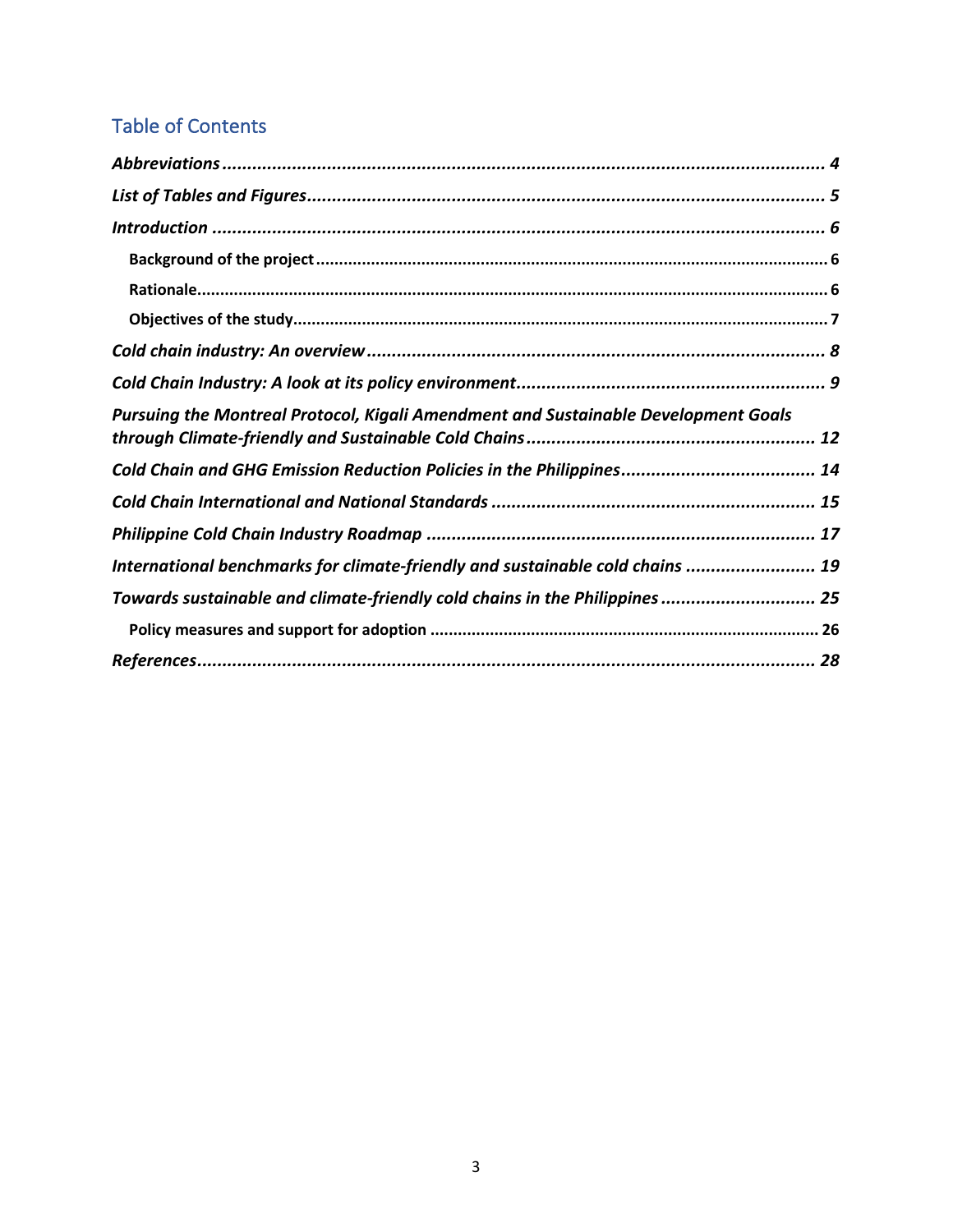# Abbreviations

| <b>BFAR</b>     | <b>Bureau of Fisheries and Aquatic Resources</b>            |
|-----------------|-------------------------------------------------------------|
| <b>BOI</b>      | <b>Bureau of Investments</b>                                |
| <b>BPS</b>      | <b>Bureau of Philippine Standards</b>                       |
| <b>COMI</b>     | Certificate of Meat Inspection                              |
| <b>CFCs</b>     | Chlorofluorocarbons                                         |
| <b>CCAP</b>     | Cold Chain Association of the Philippines                   |
| CCI-Hub         | <b>Cold Chain Innovation Hub</b>                            |
| <b>CCLS</b>     | <b>Cold Chain Logistics Services</b>                        |
| <b>CSW</b>      | <b>Cold Storage Warehouses</b>                              |
| <b>DENR</b>     | Department of Environment and Natural Resources             |
| <b>DILG</b>     | Department of Interior and Local Government                 |
| <b>DOE</b>      | Department of Energy                                        |
| <b>DOH</b>      | Department of Health                                        |
| <b>DOLE</b>     | Department of Labor and Employment                          |
| <b>DPWH</b>     | Department of Public Works and Highways                     |
| <b>DTI</b>      | Department of Trade and Industry                            |
| <b>FAO</b>      | Food and Agriculture Organization                           |
| <b>GCCA</b>     | <b>Global Cold Chain Alliance</b>                           |
| <b>GWP</b>      | <b>Global Warming Potential</b>                             |
| <b>GHG</b>      | <b>Greenhouse Gas</b>                                       |
| <b>HACCP</b>    | Hazard Analysis of Critical Control Points                  |
| <b>HVAC</b>     | Heating, ventilation and air-conditioning                   |
| <b>HFC</b>      | Hydrofluorocarbon                                           |
| <b>IEC</b>      | <b>International Electrotechnical Commission</b>            |
| <b>ISO</b>      | International Organization for Standardization              |
| LGU             | Local government unit                                       |
| <b>LFL</b>      | Lower Flammability Limit                                    |
| <b>MARINA</b>   | Maritime Industry Authority                                 |
| <b>MEPP</b>     | Minimum Energy Efficiency Performance for Products          |
| <b>MEPS</b>     | Minimum Energy Performance Standards                        |
| <b>NCCAP</b>    | National Climate Change Action Plan                         |
| NC <sub>3</sub> | National Cold Chain Committee                               |
| <b>NDC</b>      | <b>Nationally Determined Contributions</b>                  |
| <b>NMIS</b>     | National Meat Inspection Service                            |
| <b>ODS</b>      | Ozone-depleting substances                                  |
| <b>TESDA</b>    | <b>Technical Education and Skills Development Authority</b> |
| <b>UNEP</b>     | United Nations Environment Programme                        |
| <b>UNFCCC</b>   | United Nations Framework Convention on Climate Change       |
| <b>UNIDO</b>    | United Nations Industrial Development Organization          |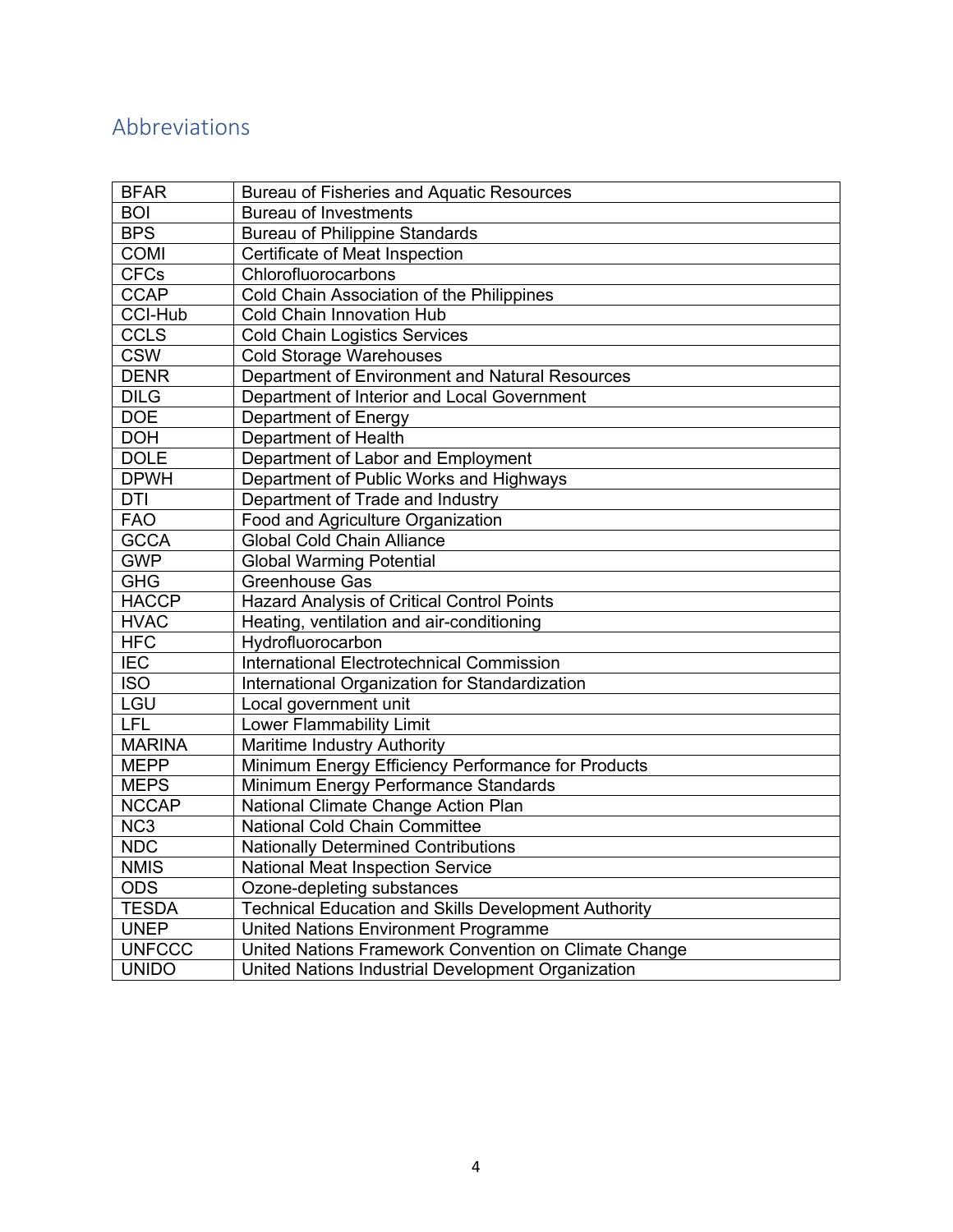## List of Tables and Figures

Table 1. Cold Chain Business Models

Table 2. Regulations and Regulatory Instruments in the Philippine Tuna Industry

Table 3. Standards applicable for commercial and industrial refrigeration

Table 4. Published Philippine National Standards relevant for commercial and industrial refrigeration

Table 5. Implications of standards to the mandates of regulatory agencies

Table 6. Philippine Cold Chain Industry goals and action agenda

Table 7. Relevant energy efficiency regulations and programs in selected countries

Figure 1. Other standards relevant for commercial and industrial refrigeration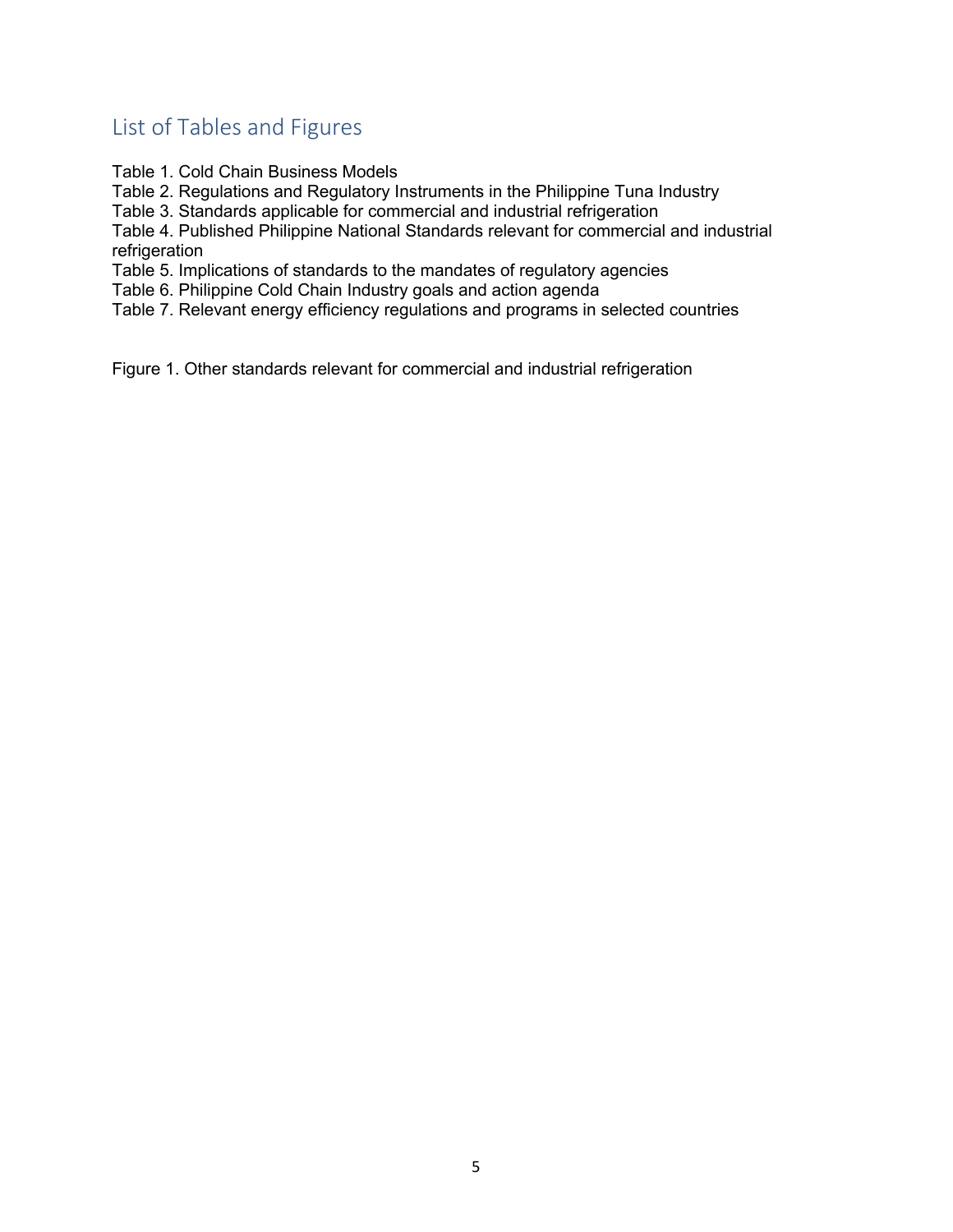#### **Introduction**

#### Background of the project

The Global Partnership for Improving the Food Cold Chain in the Philippines (FCC) project aims to identify, develop and stimulate the application of low-carbon, energy efficient refrigeration innovation technologies and business practices in the Philippines, for use throughout the food cold chain whilst increasing food safety and security. It is implemented by the United Nations Industrial Development Organization (UNIDO), shecco, Department of Environment and Natural Resources (DENR) and Technical Education and Skills Development Authority (TESDA), with funding from the Global Environment Fund (GEF). The project components include: 1) Policy and Regulatory Assessment; 2) Awareness and Capacity Building; 3) Technology Transfer; and, 4) Monitoring and Evaluation.

As part of the project's Component 1, this paper has been done to scope and assess the policy landscape for low-GWP and energy efficient refrigeration systems.

#### Rationale

Refrigeration makes modern life convenient, but hundreds of millions of people in nations with the hottest climates do not have access to this service. A 2018 report  $<sup>1</sup>$  has estimated that there are</sup> 470 million rural poor people worldwide who live in areas where farmers' produce leads to spoilage and vaccination rollouts cannot be done in clinics due to lack of refrigeration.

In agriculture, lack of refrigeration has compounding negative effects. The Food and Agriculture Organization (FAO) estimates that one third of all the food produced worldwide are lost and wasted<sup>2</sup>, and this is greater among smallholder farmers in Africa and Asia where cold chain infrastructure is inadequate or non-existent. Cold chain refers to the food supply logistics chain that uses refrigeration technology to continuously maintain a suitable temperature and humidity environment for perishable products such as fruits, vegetables, dairy, meats, and fish (Mercier, et. Al., 2017). Thus, it is a system starting at post-harvest up until display at retail stores which includes pre-cooling, refrigerated transport, cold storage, food retail and food services.

Access to cold chains plays a significant role in inclusive economic development by prolonging the shelf life of agriculture produce from rural areas and linking them to a wider market, thereby, increasing the income of farmers and raising their quality of life. Aside from preventing food spoilage and losses, it also ensures the availability of buffer stocks in times of crisis or disasters.

It's worth to note though, that cold chains are also a substantial and growing contributor to climate change due to hydrofluorocarbon (HFC) use and high energy consumption. HFCs replaced chlorofluorocarbons (CFCs) as most used refrigerants due to the latter's ozone depleting potential which was addressed through the Montreal Protocol, however, they are considered "super Greenhouse Gases (GHGs)" that is up to 4000 times more potent than carbon dioxide when it comes to its Global Warming Potential (GWP).

<sup>1</sup> https://www.seforall.org/system/files/gather-content/SEforALL\_CoolingForAll-Report.pdf

<sup>2</sup> http://www.fao.org/platform-food-loss-waste/en/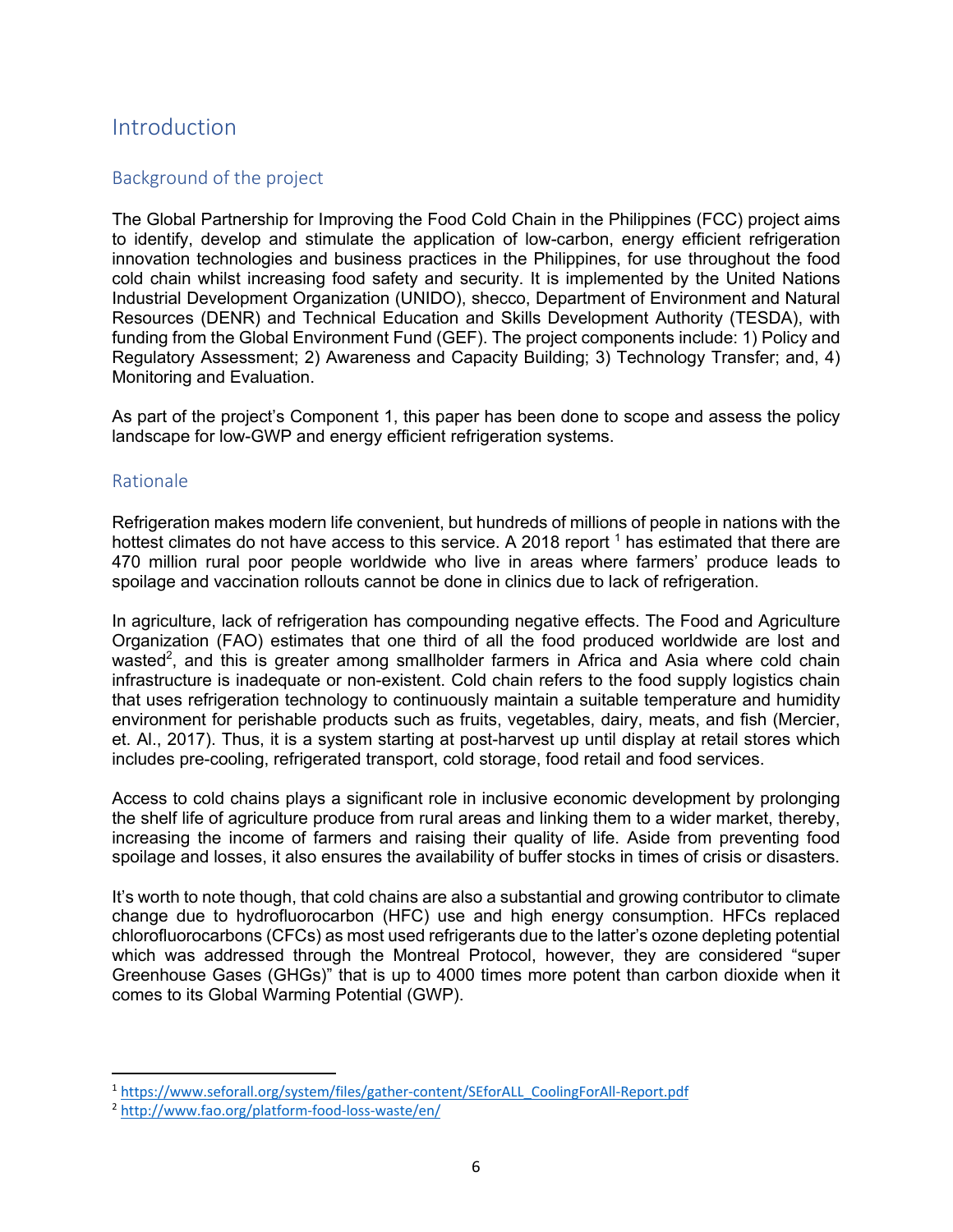In 2016, the Kigali Amendment linked the HFC phaseout with climate action. It is expected to limit warming from HFCs from a baseline of  $0.3-0.5^{\circ}$ C to  $0.06^{\circ}$ C by 2100. A 2020 study<sup>3</sup> cited that without the Kigali Amendment, HFC emissions would add the equivalent of an additional 78 to 90 gigatons of carbon dioxide in the atmosphere for all cooling sectors by 2050. This could set back the goal set by the Paris Agreement which seeks to limit warming to 1.5 degrees by mid-century. This should compel nations to ensure that cooling sectors, including the cold chain industry, will transition into more climate-friendly and energy efficient systems that do not add to global warming.

Developing climate-friendly and sustainable cold chains not only prevent emissions at source, but also the emissions due to food loss and waste. Approximately 1 gigatons of carbon dioxide in 2011 is attributable to insufficient cold chain infrastructure. The potential impact of improved cold chains could account for 19–21 gigatons of carbon dioxide of avoided emissions cumulatively through 2050.

The Philippines has a robust policy framework for climate action although implementation remains a challenge. The RA 9729 or the Climate Change Act of 2009 serves as its legislative framework providing for the development of the National Climate Change Action Plan (NCCAP) covering eight (8) priority areas including food security, water sufficiency, ecological and environmental stability, human security, climate-friendly industries and services, sustainable energy, and knowledge and capacity development. The country also communicated its Nationally Determined Contribution (NDC) in support of the Paris Agreement to curb global warming. To achieve its GHG reduction goal of 75% (2.71% unconditional and 72.29% conditional) by 2030, the Philippines' industries should be able to have a radical low-carbon transition.

#### Objectives of the study

The cold chain industry is crucial for a just transition towards a low carbon economy. Therefore, a coherent policy environment is vital as new low carbon innovations and technologies will be available in the market in the coming years. In this regard, this paper seeks to address the following question: *What policy measures can the government implement to provide an enabling environment to create sustainable and climate-friendly cold chain in the Philippines?* This will be done by:

- Understanding the status and projected demand of the cold chain industry
- Understanding energy efficiency and low-GWP potential of the cold chain industry
- Understanding existing policy measure and analyzing issues of each measure
- Analyzing possible policy measures and support for adoption
- Recommendations on low-GWP refrigerants and energy efficiency policies for the commercial and industrial refrigeration

<sup>3</sup> Dreyfus, G., Borgford-Parnell, N., Christensen, J., Fahey, D.W., Motherway, B., Peters, T., Picolotti, R., Shah, N., and Xu, Y. (2020) Assessment of climate and development benefits of efficient and climate-friendly cooling. Molina, M., and Zaelke, D., Steering Committee Co-Chairs. Available at:

https://ccacoalition.org/en/resources/assessment-climate-and-development-benefits-efficient-and-climatefriendly-cooling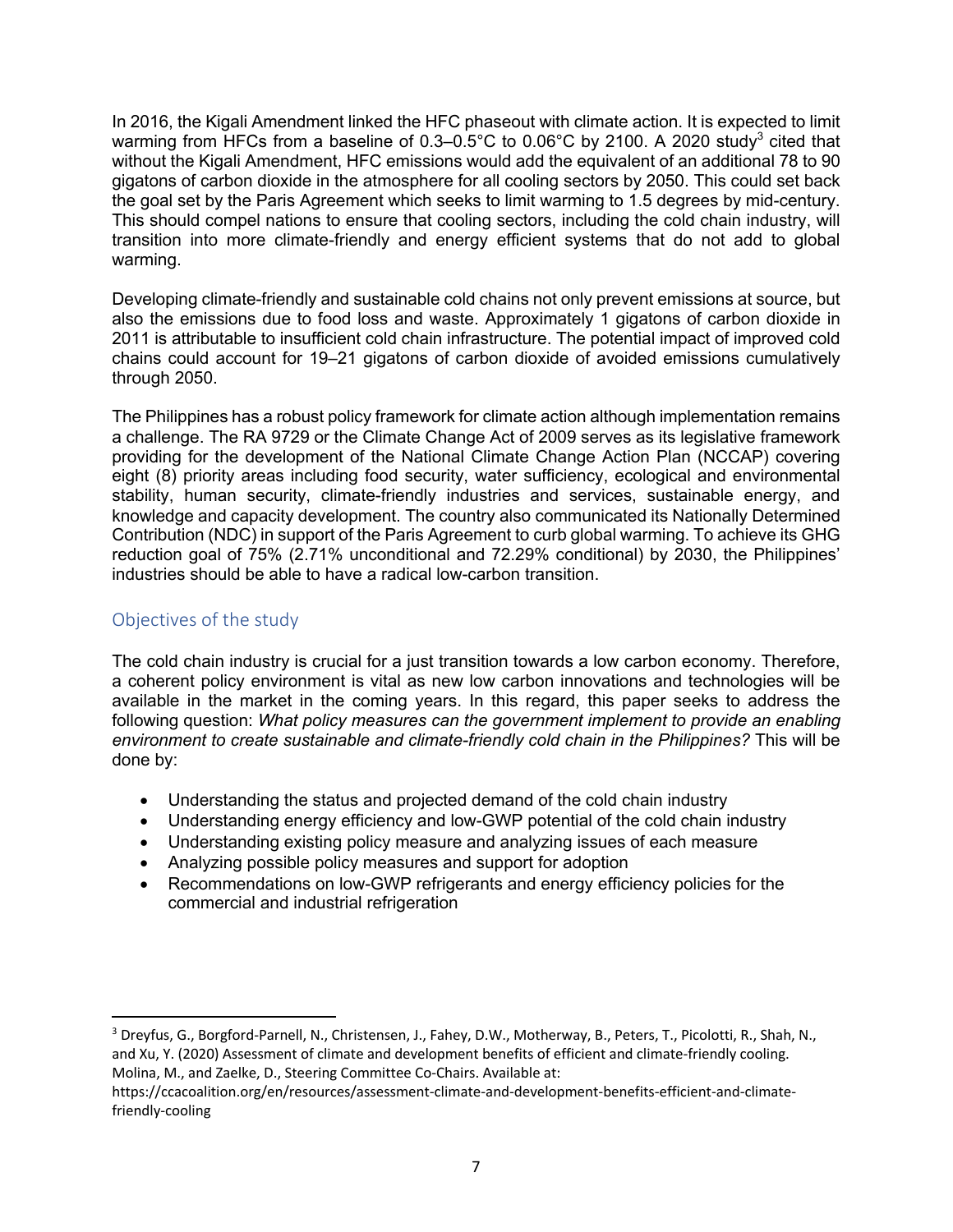## Cold chain industry: An overview

In 2018, the Global Cold Chain Alliance (GCCA) reported that the global total capacity of refrigerated warehouse was estimated to be 616 million cubic meters with India, the United States and China having the largest country markets with about 60% of the global total of refrigerated  $space<sup>4</sup>$ .

In the Philippines, an assessment conducted by the Cold Chain Innovation Hub (CCI-Hub) described that the cold chain infrastructure in the country are mostly owned by big companies, malls, supermarket and retail store chains<sup>5</sup>. The Cold Chain Association of the Philippines (CCAP) estimates that there are 500,000 pallet positions in the country; 320,000 of which are located in Luzon, and more than half of its capacity used to store meat and poultry. An additional 50,000 pallet spaces are expected to be commissioned in 2021 as food will continue to be the primary expenditure item in the coming months and demand for imported frozen meat will continue to increase in response to the country's limited supply.

There is no single law or government agency mandated to develop and regulate the cold chain industry. Policies often pertain to the components, purpose and location of the cold chain infrastructure. Since it is often used for agriculture products, accreditation of cold storage facilities are mostly done by the Department of Agriculture (DA) through its attached bureaus and agencies – the Bureau of Animal Industry (BAI), National Meat Inspection Service (NMIS) and Bureau of Fisheries and Aquatic Resources (BFAR). In terms of substances and energy performance used in its operations, the Department of Environment and Natural Resources (DENR), the Department of Energy (DOE) and the Department of Trade and Industry (DTI) through its Bureau of Philippine Standards (BPS) has respective regulations according to their agency's function.

In January 2021, the Department of Trade and Industry's (DTI) Bureau of Investments (BOI) released a summary of the Philippine Cold Chain Industry Roadmap which characterized the business models of major cold chain infrastructure operating in the country as follows.

| <b>Business Model</b>           | <b>Equipped with</b>                                                                                                                                                                                  | <b>Main Features</b>                                                                                                                                                                                                                                                                                                                |
|---------------------------------|-------------------------------------------------------------------------------------------------------------------------------------------------------------------------------------------------------|-------------------------------------------------------------------------------------------------------------------------------------------------------------------------------------------------------------------------------------------------------------------------------------------------------------------------------------|
| <b>Extensive Business Model</b> | (a) Blast Freezers at -40°C<br>(b) Cold Rooms at -20 °C to -<br>25 °C<br>(c) Chilled Rooms at $0^{\circ}$ C<br>(d) Air-Conditioned Rooms at<br>22 °C<br>(e) Dry goods rooms at<br>ambient temperature | Ammonia and/or CFC<br>compressors with standby<br>diesel power generators.<br>Plugin service for reefer<br>container trucks waiting to<br>be unloaded.<br>Its power rate is estimated<br>at 40-50% of operating<br>cost.<br>Cold storage facilities are<br>less vulnerable to the<br>planned phase-out of<br>CFCs by 2025. They can |

Table 1. Cold Chain Business Models

<sup>4</sup> https://www.gcca.org/sites/default/files/2018%20GCCA%20Cold%20Storage%20Capacity%20Report%20final.pdf <sup>5</sup> https://cci-hub.org/wp-content/uploads/2020/09/Evaluating-the-Philippines-Food-Cold-Chain-Energy-Efficiency-

and-Environmental-Impact\_Online.pdf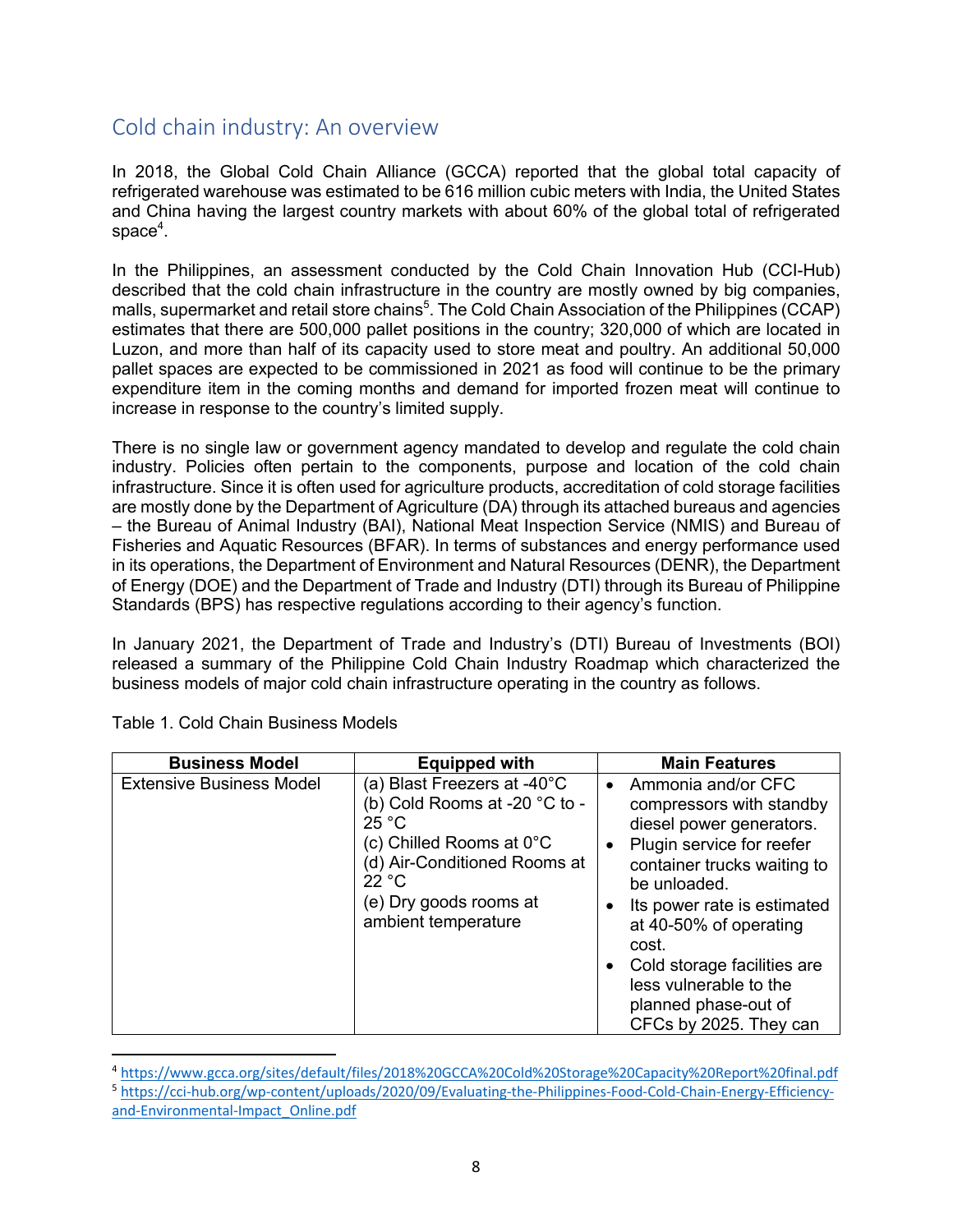|                                         |                                                                                                                                     | always extend their<br>ammonia system to the<br>cold rooms running on<br>CFC <sub>s</sub> .                                                                                                                                                                                                                       |
|-----------------------------------------|-------------------------------------------------------------------------------------------------------------------------------------|-------------------------------------------------------------------------------------------------------------------------------------------------------------------------------------------------------------------------------------------------------------------------------------------------------------------|
| <b>Less Extensive Business</b><br>Model | (a) Cold rooms at -18 °C to -<br>27 °C<br>(b) Chilled rooms at 0 to 4 $^{\circ}$ C<br>(c) Dry goods rooms at<br>ambient temperature | Plug-in service for reefer<br>container trucks waiting to<br>be unloaded.<br>HFC compressors and<br>ammonia/glycol system<br>with stand-by diesel<br>generators.<br>• Power rate runs to only<br>35-40% of operating cost.<br>Panned phase-out of HFC<br>refrigerants will not<br>happen in the next 15<br>years. |
| <b>Limited Business Model</b>           | (a) Cold Rooms at -20 °C to -<br>25 °C<br>(b) Dry goods rooms at<br>ambient temperature                                             | Plug-in service for reefer<br>container trucks waiting to<br>be unloaded.<br>CFC compressors and<br>stand-by diesel power<br>generators.<br>Power rate runs to about<br>60% of operating cost.<br>Cold storage facilities face<br>some challenges to the<br>planned phase-out of<br>CFCs by $2025^6$ .            |

It also presented an assessment of the current challenges that needs to be addressed by its proposed strategies and actions. Among the constraints identified are: 1) Difficulty in complying with required documentation for accreditation; 2) High energy costs; 3) Unstable power supply; 4) Insufficient NMIS manpower (inspector); 5) Lack of coordination within government agencies involved in shipments.

## Cold Chain Industry: A look at its policy environment

Since the cold chain industry is part of the food distribution system, there are several policies on food safety that it must also comply with. The Philippine Institute of Development Studies' paper entitled "Reducing Unnecessary Regulatory Burden: The Philippine Tuna Industry"<sup>7</sup> released in 2017, provided a comprehensive review and assessment of the regulatory compliance of an industry that utilizes the cold chain, and found that:

<sup>6</sup> According to DENR, CFCs were phased out in 2010. Source: https://www.denr.gov.ph/index.php/newsevents/press-releases/714-cimatu-ph-never-wavered-in-commitment-to-phase-out-ozone-depleting-chemicals <sup>7</sup> https://serp-p.pids.gov.ph/publication\_detail?id=5800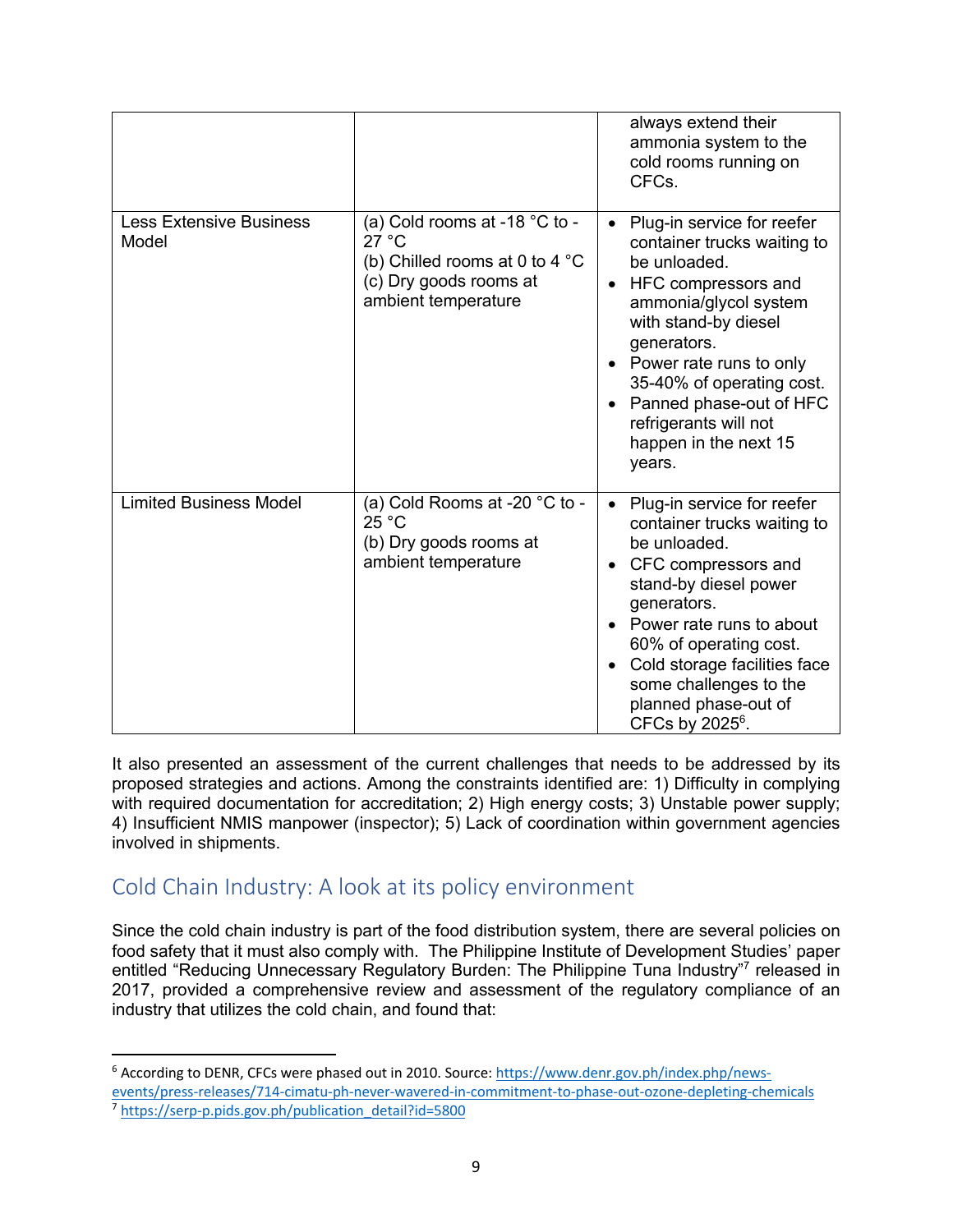"the challenges mainly lie on the type and structure of the domestic regulations and on how those regulations are enforced. Enforcement of regulations is relatively inefficient because of the following reasons: (i) inadequate staffing on the side of the regulator; (ii) lack of proper and effective communication and consultation mechanism between regulators and regulated entities, (e.g., creating new regulations); (iii) inadequate understanding and appreciation of regulatory intent; and (iv) inconsistent application of regulations." (Llanto, et. Al., 2017).

The following excerpt from the said study that lists the regulations that industry players must comply provides a picture of the entire regulatory framework for the cold chain industry that will have implications on alignment and harmonization.

| <b>Regulation Instruments</b>                                                                                   | <b>Regulation</b>      | <b>Description/Objectives</b>                                                                                                                                                                                                                                           | Regulator     |
|-----------------------------------------------------------------------------------------------------------------|------------------------|-------------------------------------------------------------------------------------------------------------------------------------------------------------------------------------------------------------------------------------------------------------------------|---------------|
| Fishing Vessels, Freezer/Carrier Vessels, and Fishing Boats                                                     |                        |                                                                                                                                                                                                                                                                         |               |
| 1. Certificate of Philippine<br>Registry (CPR) and<br>Certificate of Ownership<br>(CO)                          | MC No.<br>2013-02      | Rules that govern the registration<br>and documentation of ships entitled<br>to fly the Philippine flag                                                                                                                                                                 | <b>MARINA</b> |
| 2. Commercial Fishing<br><b>Vessel/Gear License</b>                                                             | FAO No.<br>198 s. 2000 | License that allows a vessel to<br>conduct fishing operations in<br>Philippine waters                                                                                                                                                                                   | <b>BFAR</b>   |
| 3. Fishing Gear<br>Registration                                                                                 | FAO No.<br>198 s. 2000 | Fishing gear allowed in fishing<br>operations in Philippine waters<br>International fishing permit and<br>Certificate of Clearance that the fish                                                                                                                        | <b>BFAR</b>   |
| 4. International Fishing<br>Permit                                                                              | FAO No.<br>198 s. 2000 | caught by such registered vessels<br>shall be considered as caught in<br>Philippine waters and therefore, not<br>subject to all import duties and taxes,<br>and only when the same are landed<br>in duly designated fish landings and<br>fish ports in the Philippines. | <b>BFAR</b>   |
| 5. Fishworker's License                                                                                         | FAO No.<br>198 s. 2000 | Permit to seek employment as fish<br>worker or pearl diver                                                                                                                                                                                                              | <b>BFAR</b>   |
| 6. Certificate of Eligibility                                                                                   | FAO No.<br>198 s. 2000 | Certificate issued to a qualified<br>commercial fishing vessel operator<br>for tax and duty-exempt importation<br>of fishing equipment and<br>paraphernalia                                                                                                             | <b>BFAR</b>   |
| 7. Clearance to Import<br><b>Fishing Vessels</b>                                                                | FAO No.<br>198 s. 2000 | Approval needed prior to the<br>importation of fishing vessels and the<br>construction of new fishing vessels                                                                                                                                                           | <b>BFAR</b>   |
| 8. Certificate of Hazard<br><b>Analysis of Critical Control</b><br>Points (HACCP)<br>Recognition/ Accreditation | FAO No.<br>212 s. 2001 | Guidelines on the implementation of<br>the Hazard Analysis Critical Control<br>Point system                                                                                                                                                                             | <b>BFAR</b>   |

Table 2. Regulations and Regulatory Instruments in the Philippine Tuna Industry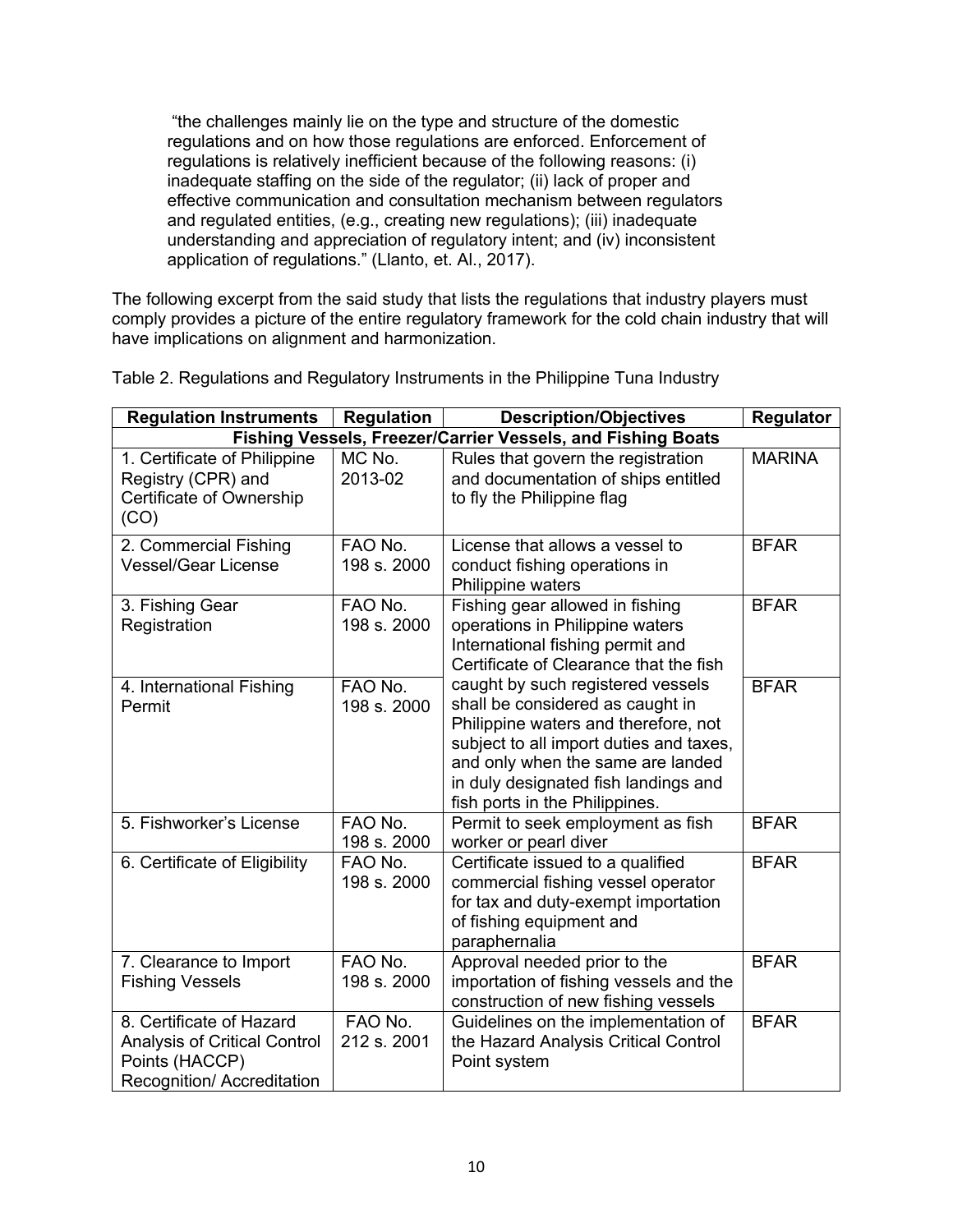| 9. Certificate of HACCP<br>Approval, Certificate of | FAO No.<br>212 s. 2001 | Guidelines on the implementation of<br>the Hazard Analysis Critical Control | <b>BFAR</b> |
|-----------------------------------------------------|------------------------|-----------------------------------------------------------------------------|-------------|
| <b>Recognition for HACCP</b>                        |                        | Point system                                                                |             |
| Implementation and                                  |                        |                                                                             |             |
| Certificate of Inspection                           |                        |                                                                             |             |
|                                                     |                        | <b>Buying Stations/Auction Markets and Ice Plant and Cold Storage</b>       |             |
| 1. Certificate of Hazard                            | FAO No.                | Guidelines on the implementation of                                         | <b>BFAR</b> |
| <b>Analysis of Critical Control</b>                 | 212 s. 2001            | the Hazard Analysis Critical Control                                        |             |
| Points (HACCP)                                      |                        | Point system                                                                |             |
| Recognition/Accreditation                           |                        |                                                                             |             |
| 2. Certificate of HACCP                             |                        | Guidelines on the implementation of                                         | <b>BFAR</b> |
| Approval, Certificate of                            | FAO No.                | the Hazard Analysis Critical Control                                        |             |
| <b>Recognition for HACCP</b>                        | 212 s. 2001            | Point system                                                                |             |
| Implementation and                                  |                        |                                                                             |             |
| Certificate of Inspection                           |                        |                                                                             |             |
| 3. Cold Storage                                     | AO No. 21              | Mandatory Accreditation of Cold                                             | DA          |
| <b>Warehouse Accreditation</b>                      | s. 2011 and            | Storage Warehouse (CSW) for                                                 |             |
|                                                     | AO No. 23              | <b>Agricultural and Fisheries Products</b>                                  |             |
|                                                     | s. 2013                |                                                                             |             |
|                                                     |                        | Fish Processing Plants and Importer of Fresh/Chilled Fishery Products       |             |
| 1. License to Operate                               | AO 2014-               | Requirement to ensure food safety                                           | <b>FDA</b>  |
|                                                     | 0029                   | through the imposition of food quality                                      |             |
|                                                     |                        | standards that are aligned with the                                         |             |
|                                                     |                        | mandated issuances of regulatory                                            |             |
|                                                     |                        | agencies                                                                    |             |
| 2. Certificate of Product                           |                        | Certificate to ensure food safety                                           | <b>FDA</b>  |
| Registration (Medium and                            | AO 2014-               | through the imposition of food quality                                      |             |
| High Risk Food)                                     | 0029                   | standards that are aligned with the                                         |             |
|                                                     |                        | mandated issuances of regulatory                                            |             |
|                                                     |                        | agencies                                                                    |             |
| 3. Certificate of Hazard                            | FAO No.                | Guidelines on the implementation of                                         | <b>BFAR</b> |
| <b>Analysis of Critical Control</b>                 | 212 s. 2001            | the Hazard Analysis Critical Control                                        |             |
| Points (HACCP)                                      |                        | Point system                                                                |             |
| Recognition/Accreditation                           |                        |                                                                             |             |
| 4. Certificate of HACCP                             | FAO No.                | Guidelines on the implementation of                                         | <b>BFAR</b> |
| Approval, Certificate of                            | 212 s. 2001            | the Hazard Analysis Critical Control                                        |             |
| Recognition for HACCP                               |                        | Point system                                                                |             |
| Implementation and                                  |                        |                                                                             |             |
| Certificate of Inspection                           |                        |                                                                             |             |
| 5. SPS Clearance to                                 | FAO no.<br>195 s. 1999 | Rules and regulations governing the                                         | <b>BFAR</b> |
| Import<br>Fresh/Frozen/Chilled                      | and 195-1              | importation of fresh/chilled/frozen<br>fish and fishery/aquatic products to |             |
| <b>Fishery Products (Old</b>                        | s. 2003                | ensure food safety on imported fish                                         |             |
| Clients)                                            |                        | and fishery/aquatic products                                                |             |
| 6. SPS Clearance to                                 | FAO no.                | Rules and regulations governing the                                         | <b>BFAR</b> |
| Import Fresh/Frozen                                 | 195 s. 1999            | importation of fresh/chilled/frozen                                         |             |
| /Chilled Fishery Products                           | and 195-1              | fish and fishery/aquatic products to                                        |             |
| (New Applicants)                                    | s. 2003                | ensure food safety on imported fish                                         |             |
|                                                     |                        | and fishery/aquatic products                                                |             |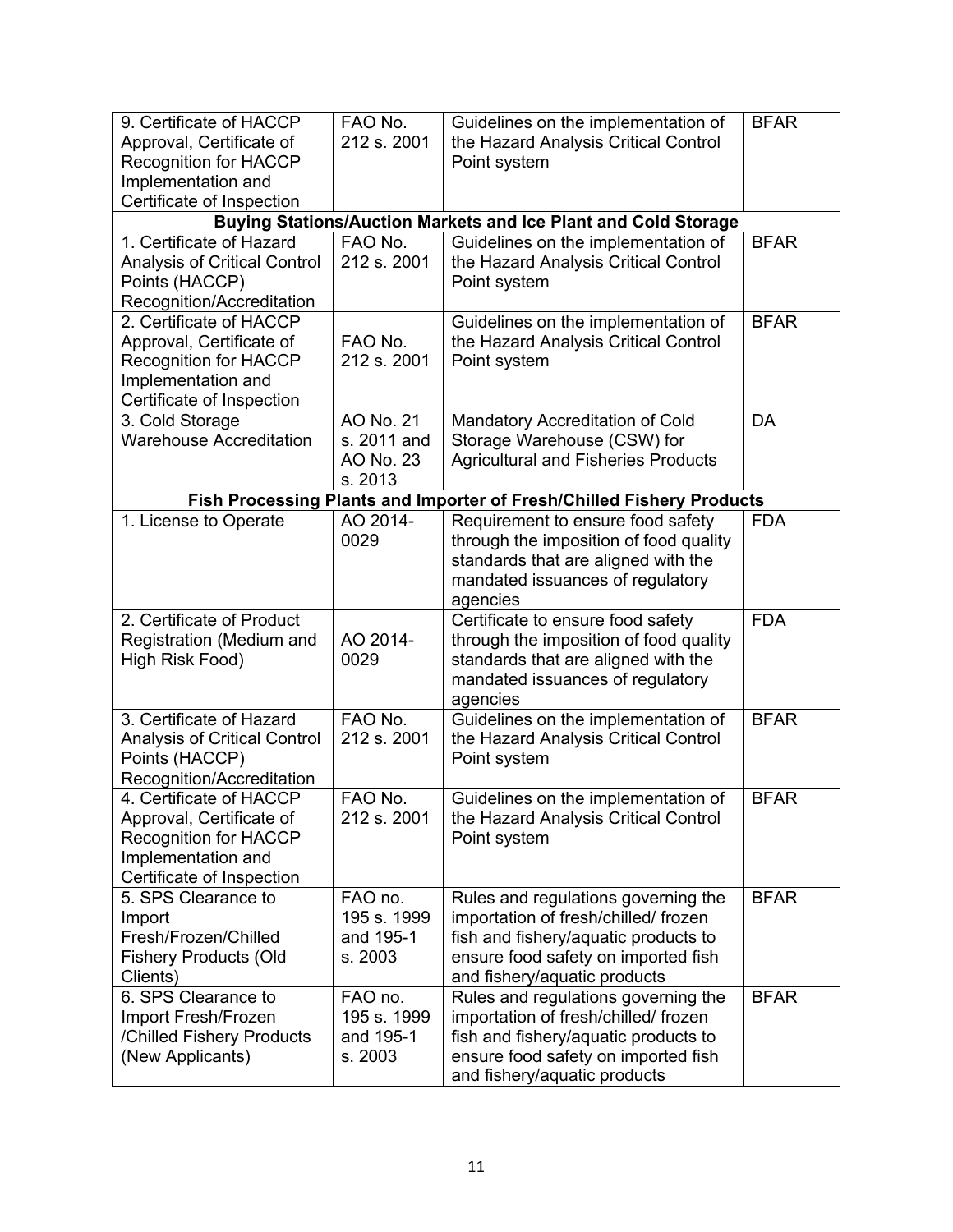| 7. Inspection and<br>Clearance of<br>Imported/Incoming Fish<br>and Fishery Products via<br>the MDA/NAIA<br>8. Chemical and<br><b>Microbiological Testing</b> | FAO no.<br>195 s. 1999<br>and 195-1<br>s. 2003<br>FAO no.<br>213 s. 2001 | Rules and regulations governing the<br>importation of fresh/chilled/frozen<br>fish and fishery/aquatic products to<br>ensure food safety on imported fish<br>and fishery/aquatic products<br>Establishment and maintenance of<br>BFAR's quality control laboratories<br>and collection of fees and charges<br>for examination services | <b>BFAR</b><br><b>BFAR</b> |
|--------------------------------------------------------------------------------------------------------------------------------------------------------------|--------------------------------------------------------------------------|----------------------------------------------------------------------------------------------------------------------------------------------------------------------------------------------------------------------------------------------------------------------------------------------------------------------------------------|----------------------------|
|                                                                                                                                                              |                                                                          | <b>Exporters of Fish and Fishery Products</b>                                                                                                                                                                                                                                                                                          |                            |
| 1. SPS/HC for Accredited<br>Exporters to International<br><b>Markets</b>                                                                                     | FAO no.<br>228, s.<br>2008                                               | Rules and regulations governing the<br>organization and implementation of<br>official controls on fishery and<br>aquatic products intended for export<br>to the EU market for human<br>consumption                                                                                                                                     | <b>BFAR</b>                |
| 2. Export Permit for<br>Fresh/Frozen/Chilled<br><b>Fishery Products (New</b><br>Applicants)                                                                  | FAO no.<br>210 s. 2001                                                   | Rules and regulations on the<br>exportation of fresh, chilled or frozen<br>fish and fishery/aquatic products                                                                                                                                                                                                                           | <b>BFAR</b>                |
| 3. Export Permit for<br>Fresh/Frozen/Chilled<br><b>Fishery Products (Old</b><br>Clients)                                                                     | FAO no.<br>210 s. 2001                                                   | Rules and regulations on the<br>exportation of fresh, chilled or frozen<br>fish and fishery/aquatic products                                                                                                                                                                                                                           | <b>BFAR</b>                |
| 4. Export Commodity<br>Clearance                                                                                                                             | FAO no.<br>210 s. 2001                                                   | Rules and regulation on the<br>exportation of fresh, chilled or frozen<br>fish and fishery/aquatic products                                                                                                                                                                                                                            | <b>BFAR</b>                |
| 5. Clearance for Outgoing<br><b>Fish and Fishery Products</b><br>Via the MDA/NAIA                                                                            | FAO no.<br>210 s. 2001                                                   | ules and regulation on the<br>exportation of fresh, chilled or<br>frozen fish and fishery/aquatic<br>products                                                                                                                                                                                                                          | <b>BFAR</b>                |

Source: Reducing Unnecessary Regulatory Burden: The Philippine Tuna Industry, Llanto, et. Al., 2017

Aside from tedious requirements, cold chain industry regulators have not been able to adopt actions to cut down its emissions. As an industry that produces high levels of GHG through its energy intensive operations and refrigerant use prone to leakage without proper disposal, a comprehensive and unified policy environment addressing these issues should be implemented by all regulatory agencies concerned.

# Pursuing the Montreal Protocol, Kigali Amendment and Sustainable Development Goals through Climate-friendly and Sustainable Cold **Chains**

The Philippines pursues global Sustainable Development Goals through the Ambisyon Natin 2040, the national government's long-term development strategy. For the short to medium term (2017-2022), key SDG targets have been embedded in the Philippine Development Plan. The Partnership Framework for Sustainable Development signed between the Philippine Government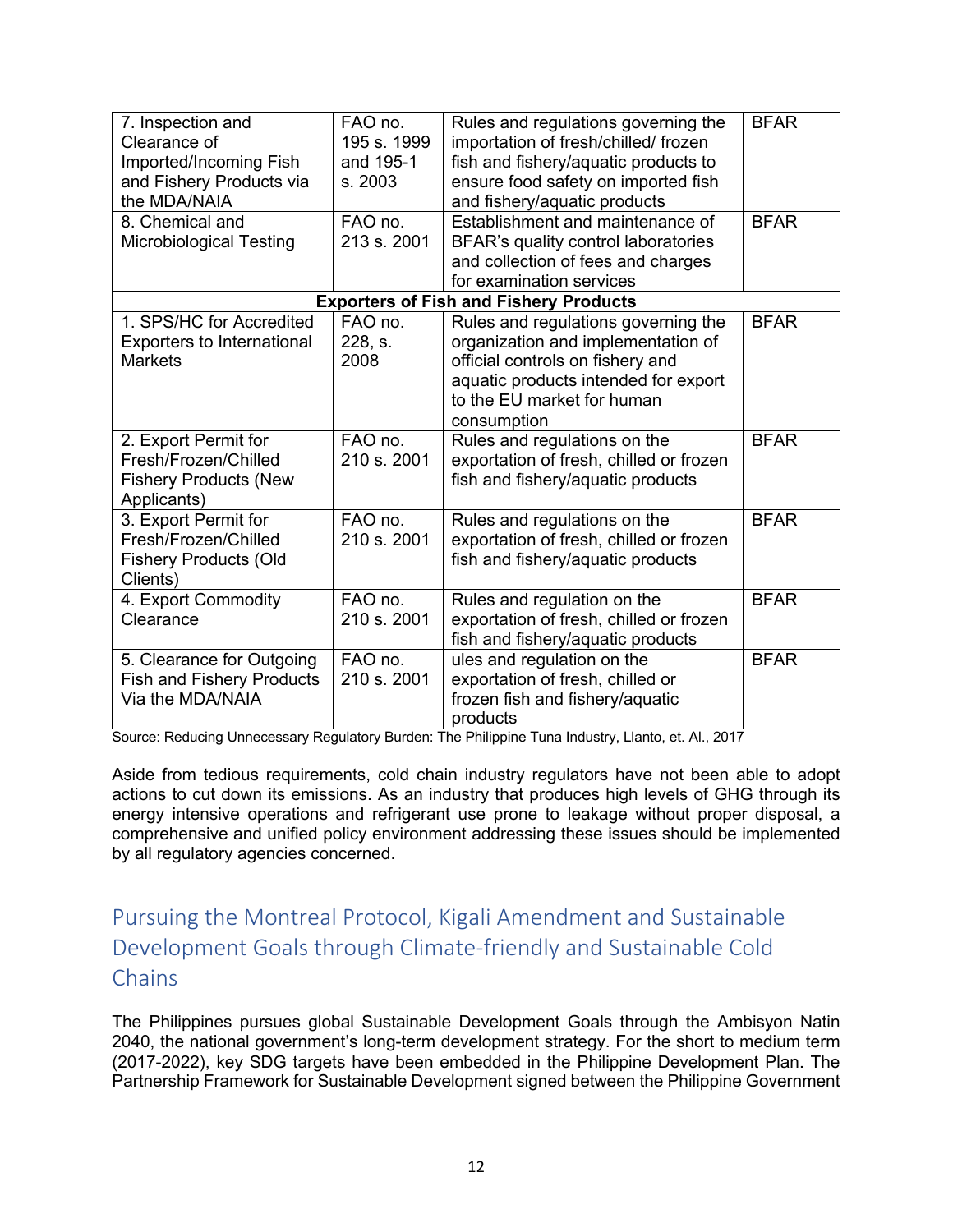and the United Nations, also identified key outcomes and focus areas to achieve goals under pillars of "people, prosperity and planet".

As a member of the Conference of Parties that ratified the Paris Agreement, the Philippines has ongoing efforts to firm up its nationally determined contributions (NDC) as part of the global effort to stabilize GHG concentrations in the atmosphere. The Philippines' share of GHG emission is a small fraction comprising an approximate of  $0.39\%$ <sup>8</sup> of the overall total. However, it bears the brunt of climate change impacts, as an island nation with high vulnerability. It ranks second among countries most affected by climate change in terms fatalities and economic losses<sup>9</sup>. The NDC seeks to strike a balance between mitigation and adaptation, with *common but differentiated responsibilities*, equity, fair share, and climate justice at its core.

The Philippines, together with 197 nations, supports the Kigali Amendment to phase down the production and consumption of HFCs following various schedules. As part of the A5 list, the Philippines is expected to implement the phase down starting 2024, gradually reducing consumption from 2029 to 20245. The Philippine Ozone Desk of the Department of Environment and Natural Resources (DENR) facilitates the implementation of the Montreal Protocol, and the ratification of the Kigali Amendment. In 2021, the Department of Foreign Affairs has started the ratification process of the Kigali Amendment.

Although the country has a robust legal framework for climate action lauded by the UN as among the best in the world<sup>10</sup>, alignment and harmonization have always been a challenge. With a tripartite, decentralized government system, a law is subject to be implemented by executive agencies, of which most have a regulatory mandate. Local government units (LGUs) also have a major role in ensuring regulatory compliance of entities within their jurisdiction. Nevertheless, the country continues to improve its climate governance by exploring synergies and inter-agency collaborations to deliver its targets and commitments. Thus, it supports the transition of the Montreal Protocol towards climate action through the 2016 Kigali Amendment which seeks to limit the use of substances with high Global Warming Potential (GWP) including HFCs. This is envisioned to create more synergy among government agencies mandated to implement the NDC targets and the HFC phasedown.

Development of inclusive and climate-friendly cold chains will be a realization of these international agreements, as *"meeting cooling demand with far more efficient solutions creates a direct intersect between three internationally agreed goals for the first time: the Paris Agreement; the Sustainable Development Goals; and the Montreal Protocol's Kigali Amendment, which calls for major reductions in production and use of high-GWP hydrofluorocarbons (HFCs)."* (Sustainable Energy for All) $11$ 

Improving access to energy-efficient and climate-friendly refrigeration through enhanced cold chains would deliver more economic, environmental, and health benefits through reduced food loss and waste. It helps the country achieve SDG goals on food security through reduced food loss and availability of fresh and nutritious food and produce, especially for people in urban centers. It also contributes to addressing social inequality by linking the rural food producers to a

<sup>&</sup>lt;sup>8</sup> Hannah Ritchie and Max Roser (2020) - "CO<sub>2</sub> and Greenhouse Gas Emissions". Published online at OurWorldInData.org. Retrieved from: 'https://ourworldindata.org/co2-and-other-greenhouse-gas-emissions' [Online Resource]

<sup>9</sup> https://germanwatch.org/sites/germanwatch.org/files/2019-12/climate\_risk\_index\_2020\_table\_1999-2018.jpg

<sup>10</sup> https://globalnation.inquirer.net/35695/un-lauds-philippines'-climate-change-laws-'world's-best'

<sup>11</sup> https://www.seforall.org/system/files/gather-content/SEforALL\_CoolingForAll-Report.pdf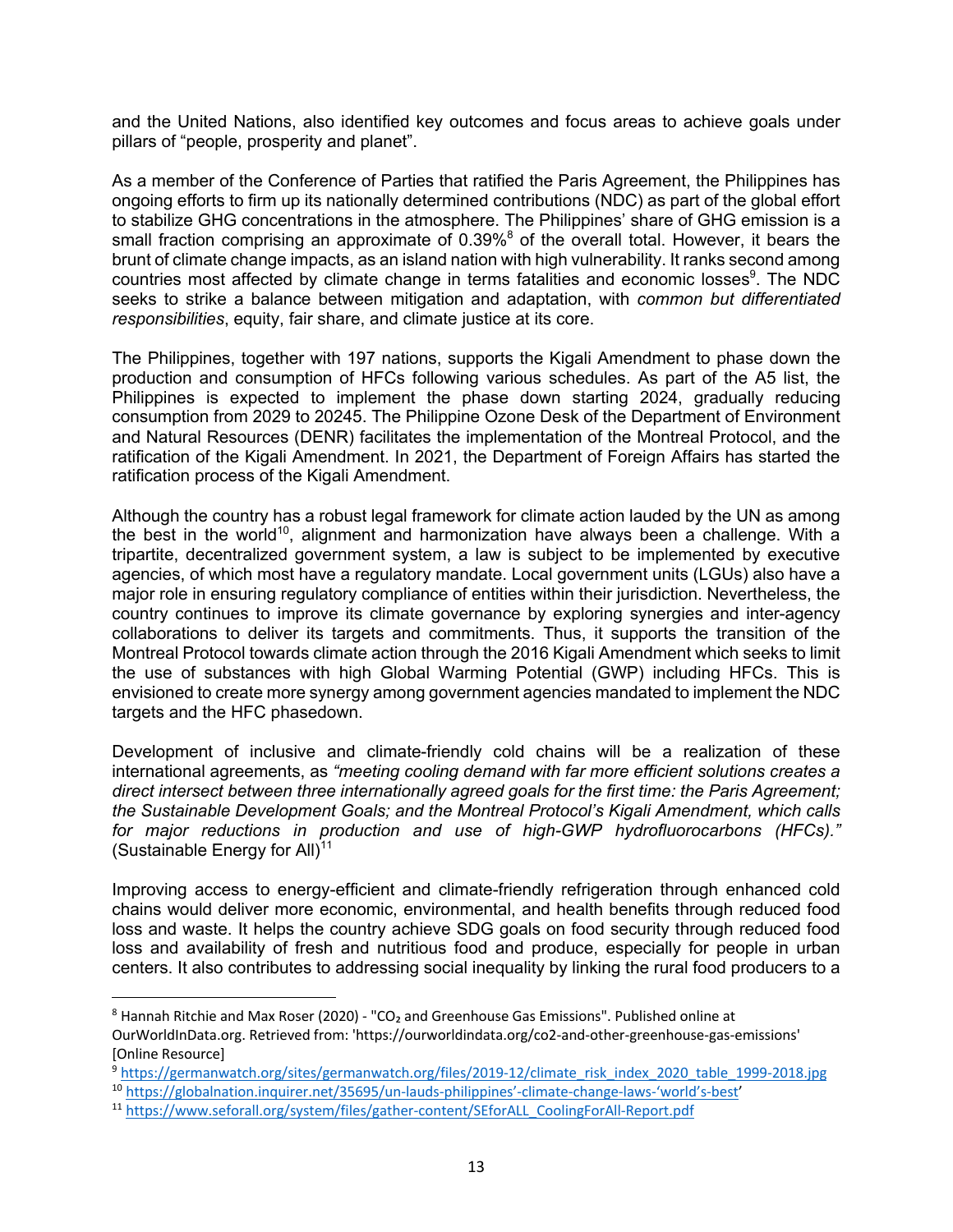wider market and increasing their income and quality of life. It also helps in achieving goals on health, especially with the vaccination rollout needed to address the Covid-19 pandemic.

### Cold Chain and GHG Emission Reduction Policies in the Philippines

According to the United Nations Environment Programme (UNEP), more than 80% of the global impact of RACHP (Refrigeration, Air Conditioning and Heat Pumps) systems is associated with the indirect emissions of electricity generation to drive the cooling appliances (UNEP TEAP, 2017a). Cold chains, including commercial, industrial and mobile refrigeration systems, are among the most energy intensive sectors worldwide. The most commonly operated component of the cold chain are retail stores that have a sales area of 10  $m_2$  to 20,000  $m_2$  using commercial refrigeration systems with a temperature ranging from 0°C for fresh food and beverages, to -18°C for frozen food such as meat and ice cream. According to a study<sup>12</sup> 35%–45% of the total electricity consumption of a typical supermarket is used for refrigeration, and around 70% of this refrigeration energy is used to store and display frozen and chilled food products at suitable temperatures (Alzuwaid et al., 2016). This empathizes the importance of energy efficient refrigeration systems in cold chain combined with low-GWP refrigerants in driving down emissions from this growing sector. Moreover, energy efficiency in cold chains should be addressed using a holistic approach to maximize all energy savings opportunities, reduce costs for end users, and to reduce environmental impacts.

UNEP has also identified policy instruments that would reduce  $CO<sub>2</sub>$  emissions which includes minimum energy efficiency performance standards applied through national regulation; use of renewable energy sources; better energy management related to smart grid technologies, adoption and enforcement of policies aiming to reduce refrigerant emissions through ban on venting and other measures; and, environmentally sound end-of-life procedures in response to the growing demand of national and regional regulations.

In the Philippines, the National Climate Change Action Plan (NCCAP) serves as the blueprint for climate adaptation/mitigation and GHG reductions reflecting priority thematic areas including food security, and climate smart industries. In terms of food security, the NCCAP highlights the importance of climate smart agriculture but it fails to account the value chain needs that will link the agricultural products to urban centers. This disconnect reflect how the logistics and food cold chain sector has been neglected over the years and how the country's climate efforts across sectors need to be harmonized.

Laws have been enacted to drive the shift towards renewable energy and energy and energy efficiency. One is the RA 9513, also known as the Renewable Energy Act of 2008, which aims to accelerate the exploration and development of renewable energy resources through the provision of incentives such as tax holidays for carbon credits, reduced income tax, and tax reduction for equipment purchase. It also provides for the implementation of a feed-in-tariff (FIT) system which guarantees a stable price for the sale of renewable energy into the national grid, among others. Another landmark legislation is the RA 11285 - An Act Institutionalizing Energy Efficiency And Conservation, Enhancing The Efficient Use Of Energy, And Granting Incentives To Energy Efficiency And Conservation Projects was enacted in 2019. It provides for setting energy efficiency targets for establishments with high energy consumption classified as Designated Establishments 1 and 2. It also provides for minimum energy performance standards for transport

<sup>12</sup> https://www.sciencedirect.com/science/article/abs/pii/S0306261916310285?via%3Dihub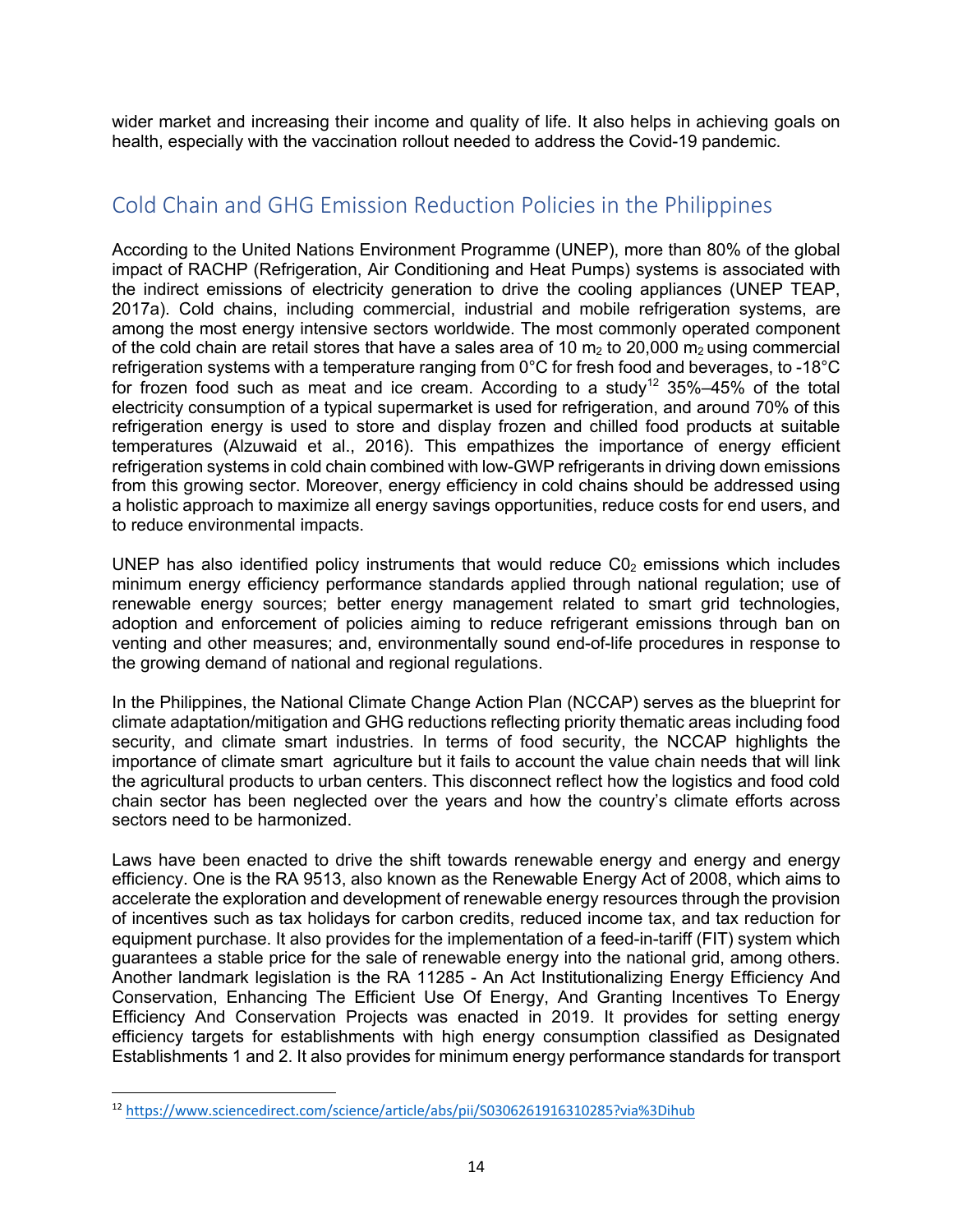and appliances, as well the key sectors in the country. Under this law, energy efficiency projects may avail incentives, such as tax and duty free importation and income tax holiday.

In addition, the DENR issued a policy, DAO 2021-31, controlling the importation of HFCs aligned with the Kigali Amendment's scheduled phasedown. Provisions of these laws supports the shift of the cold chain industry to decrease its direct and indirect GHG emissions, whilst providing energy savings and lesser cost to end users. At the national level, these measures are envisioned to contribute significantly to the country's nationally determined contribution (NDC) targets.

## Cold Chain International and National Standards

To promote climate-friendly cold chains aligned with the goals of the Montreal Protocol and Kigali Amendment, the Philippines need to shift to low GWP refrigerants such as natural refrigerants (e.g. C02, ammonia and hydrocarbons). However, these present safety issues that need to be addressed through safety standards. Current international standards have been restrictive on the use of hydrocarbons and ammonia due to their flammability, but to align with the goals of the Kigali Amendment these are under review and are set to be updated. Nevertheless, updated charge limits of said refrigerants need to be optimized to ensure safety without compromising energy efficiency.

Standards may be classified as either "general" (horizontal) or "product" (vertical). Product standards should take precedence over general standards, if the former is available. Countries may mandate compliance to standards through legislation, otherwise, it is voluntary.

With regards to the cold chain sector, the International Standardization Organization (ISO) and the International Electrotechnical Commission (IEC) are two international standardization bodies that publish relevant safety standards. In Europe, the European Committee for Standardization (CEN) and the European Committee for Electrotechnical Standardization (CENELEC) publish such standards at the regional level. Most countries adopt ISO and IEC standards as national standards as is, or with country specific modifications. The following table provides an overview of standards applicable to the cold chain sector.

|                          | <b>Vertical (Product Standards)</b> | <b>Horizontal (Group Standards)</b> |  |
|--------------------------|-------------------------------------|-------------------------------------|--|
| <b>Sector</b>            | IEC 60335-2-89                      | ISO 5149-1,-2,-3,-4                 |  |
|                          | EN 60335-2-89                       | EN 378-1,-2,-3,-4                   |  |
| Commercial refrigeration |                                     |                                     |  |
| Industrial systems       |                                     |                                     |  |
| Transport refrigeration  |                                     |                                     |  |
| Chillers                 |                                     |                                     |  |

Table 3. Standards applicable for commercial and industrial refrigeration

│ Chillers<br>Source: "International Safety Standards in Air Conditioning, Refrigeration & Heat Pump", Deutsche Gesellschaft für Internationale Zusammenarbeit (GIZ)

There are other relevant safety standards that may affect the cost and convenience of using natural refrigerants which includes:

Figure 1. Other standards relevant for commercial and industrial refrigeration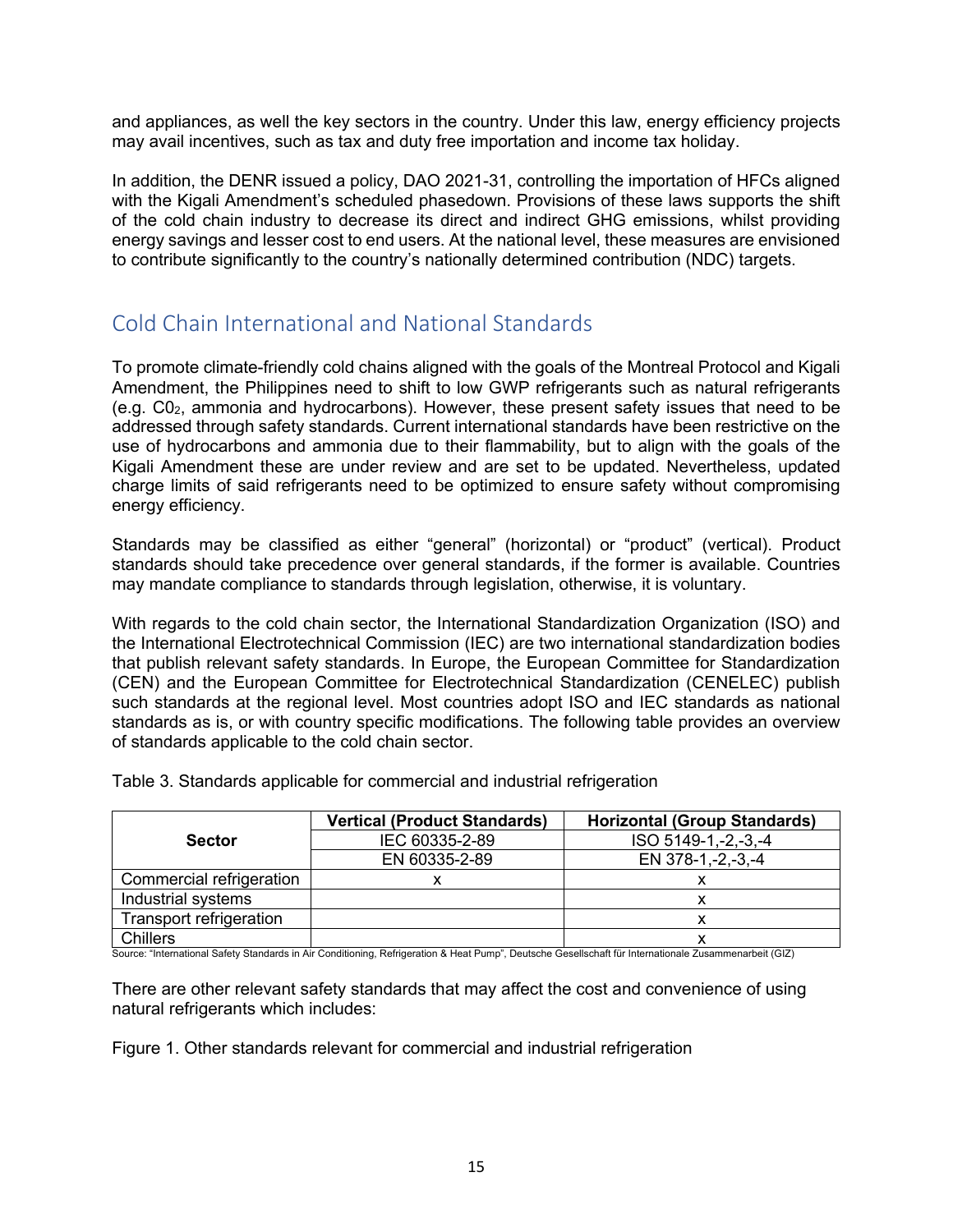- General safety of compressors and pumps (e.g., IEC 60225-2-34, EN 809, IEC 60204-1, EN 1012, EN 12693)
- Pressure safety of system vessels and components (e.g. ISO 4126, EN 1736, EN 12178, EN 12263, EN 12284, EN 13136, EN 13445, EN 14276)
- Tightness of components and connections (e.g. ISO 14903, EN 16084) n Competence of personnel (e.g. EN 13313)
- Electromagnetic compatibility (e.g. EN 61000-series)
- General safety of machinery (e.g. ISO 12100, EN ISO 13849-1)
- Risk assessment of equipment using flammable gases (e.g. EN 1127-1) n Safety characteristics of refrigerants (e.g. ISO 817, IEC 60079-20-1)
- Gas detection (e.g. EN 14624, IEC 60079-29-series, EN 50402)
- Classification of hazardous areas (e.g. EN 60079-10-1)
- Electrical equipment for use in potentially flammable areas (e.g. IEC 60079-0, IEC 60079-1, IEC 60079-2, IEC 60079-5, IEC 60079-6, IEC 60079-7, IEC 60079-11, IEC 60079-13, IEC 60079-14, IEC 60079-15, IEC 60079-17, IEC 60079-18, IEC 60079-19, IEC 60079-25, IEC 60079-26, IEC 60079-32, IEC 60079-33)

Source: "International Safety Standards in Air Conditioning, Refrigeration & Heat Pump", Deutsche Gesellschaft für Internationale Zusammenarbeit (GIZ)

In the Philippines, the Bureau of Philippine Standards (BPS) of the Department of Trade and Industry serves as the national standards body. Some standards are mandatory, but often they are treated as reference for policies or safety codes implemented by regulating agencies. Standards also serves as reference for compliance, accreditation and certification. The following table presents relevant cold chain standards published by the BPS.

Table 4. Published Philippine National Standards relevant for commercial and industrial refrigeration

| <b>Standard</b>       | <b>Description</b>                                         | <b>ISO published</b> |
|-----------------------|------------------------------------------------------------|----------------------|
| <b>PNS ISO 817</b>    | Refrigerants - Designation system and safety               | 2014                 |
|                       | classification                                             |                      |
| <b>PNS ISO 5149-1</b> | Refrigerating systems and heat pumps — Safety and          | 2014; with           |
|                       | environmental requirements - Part 1: Definitions,          | Amd1: 2015           |
|                       | classification and selection criteria                      |                      |
| <b>PNS ISO 5149-2</b> | Refrigerating systems and heat pumps – Safety and          | 2014                 |
|                       | environmental requirements - Part 2: Design,               |                      |
|                       | construction, testing, marking and documentation           |                      |
| <b>PNS ISO 5149-3</b> | Refrigerating systems and heat pumps - Safety and          | 2014                 |
|                       | environmental requirements - Part 3: Installation site     |                      |
| <b>PNS ISO 5149-4</b> | Refrigerating systems and heat pumps – Safety and          | 2014                 |
|                       | environmental requirements - Part 4: Operation,            |                      |
|                       | maintenance, repair and recovery                           |                      |
| IEC 60335-2-89        | Particular requirements for commercial refrigerating       | 2015                 |
|                       | appliances with an incorporated or remote refrigerant unit |                      |
|                       | or compressor                                              |                      |

Source: Standards Development for the Safe Introduction of Low Global Warming Potential (GWP) Alternatives in the Refrigeration and Air Conditioning (RAC) Sector in the Philippines, GIZ

The abovementioned standards may have implications with the mandates of the following regulatory agencies: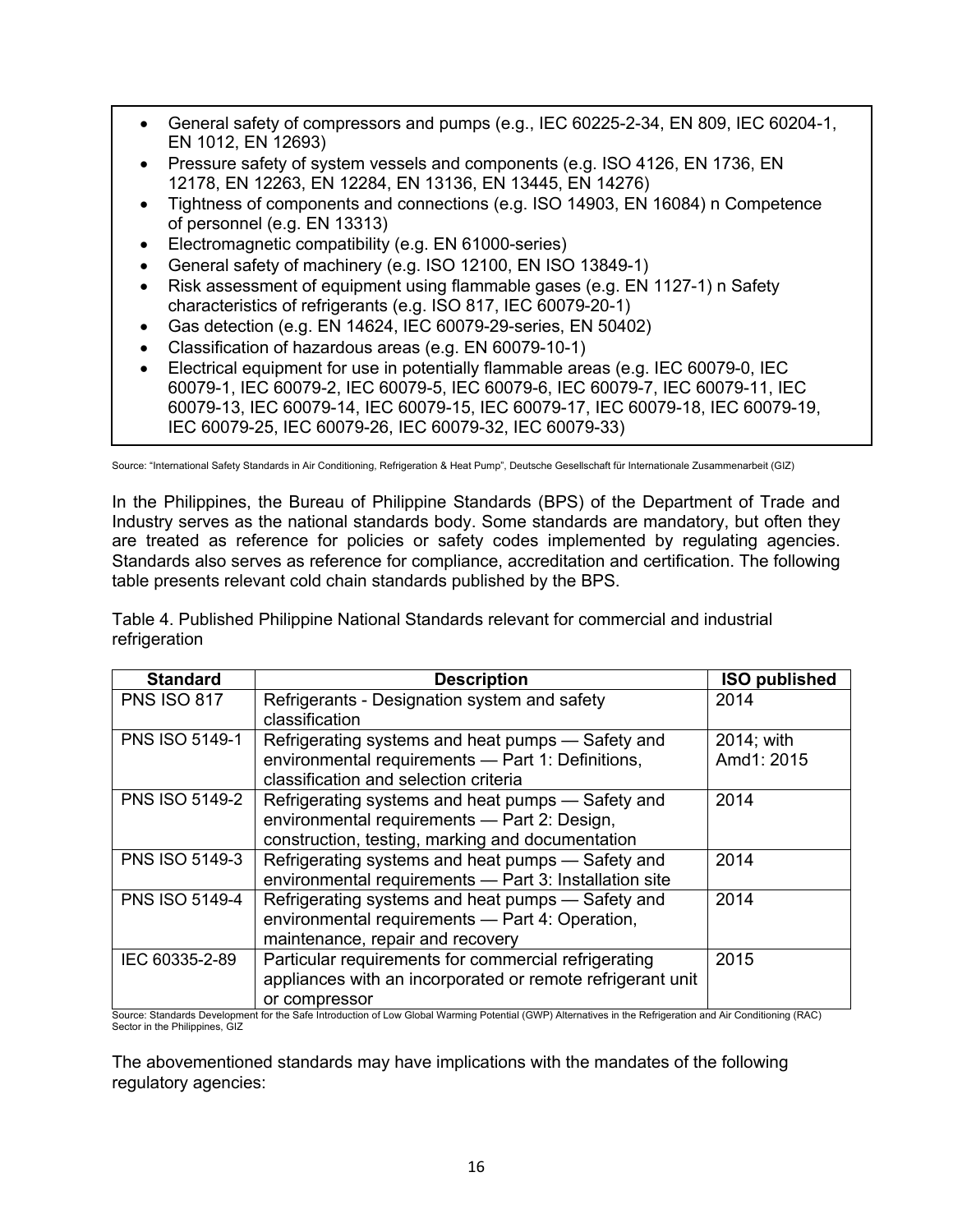Table 5. Implications of standards to the mandates of regulatory agencies

| <b>Standards</b> | <b>Regulatory Agencies</b>                                                                          |
|------------------|-----------------------------------------------------------------------------------------------------|
| <b>ISO 817</b>   | Philippine Ozone Desk, Environmental Management Bureau, DENR<br>Bureau of Philippine Standards, DTI |
|                  | Occupational Health and Safety Center, DOLE                                                         |
|                  | Occupational Prevention and Control Bureau, DOH                                                     |
|                  | Oil Industry Management Bureau, DOE                                                                 |
| ISO 5149-1       | Bureau of Fire Protection, DILG                                                                     |
|                  | Bureau of Design, DPWH                                                                              |
|                  | Occupational Health and Safety Center, DOLE                                                         |
| ISO 5149-2       | Bureau of Philippine Standards, DTI                                                                 |
|                  | Metals Industry Research and Development Center, DOST                                               |
|                  | <b>Bureau of Fire Protection, DILG</b>                                                              |
|                  | Bureau of Design, DPWH                                                                              |
|                  | Occupational Health and Safety Center, DOLE                                                         |
| ISO 5149-3       | <b>Technical Education and Skills Development Authority</b>                                         |
|                  | Environmental Management Bureau, DENR                                                               |
|                  | Fair Trade Enforcement Bureau, DTI                                                                  |
|                  | <b>Technical Services, DPWH</b>                                                                     |
|                  | Occupational Health and Safety Center, DOLE                                                         |
| ISO 5149-3       | <b>Technical Education and Skills Development Authority</b>                                         |
|                  | Environmental Management Bureau, DENR                                                               |
|                  | Fair Trade Enforcement Bureau, DTI                                                                  |
|                  | <b>Technical Services, DPWH</b>                                                                     |
|                  | Occupational Health and Safety Center, DOLE                                                         |

Adoption of the PNS standards into the respective policies of the said regulatory agencies would require a review and update of existing policies and codes. Harmonization of policies within the cold chain may be ensured by the newly formed National Cold Chain Committee (NC3) whose membership comprises of various regulatory agencies and stakeholder association. The Board of Investment serves as the secretariat of the NC3.

## Philippine Cold Chain Industry Roadmap

In 2021, the Board of Investments launched the National Cold Chain Industry Roadmap which also established the National Cold Chain Committee, an inter-agency and multi-sectoral body tasked to implement and monitor the said Roadmap. This recent development is deemed an opportunity for industry regulators to simplify, align and update its policies.

The mission of the Philippine Cold Chain Industry Roadmap is "A cohesive, functional and collaborative network of cold chain stakeholders imbued with the highest operating principles and standards, compliant with government policies and regulations, and responsive to the needs of the Filipinos". It also identified the following goals and action agenda.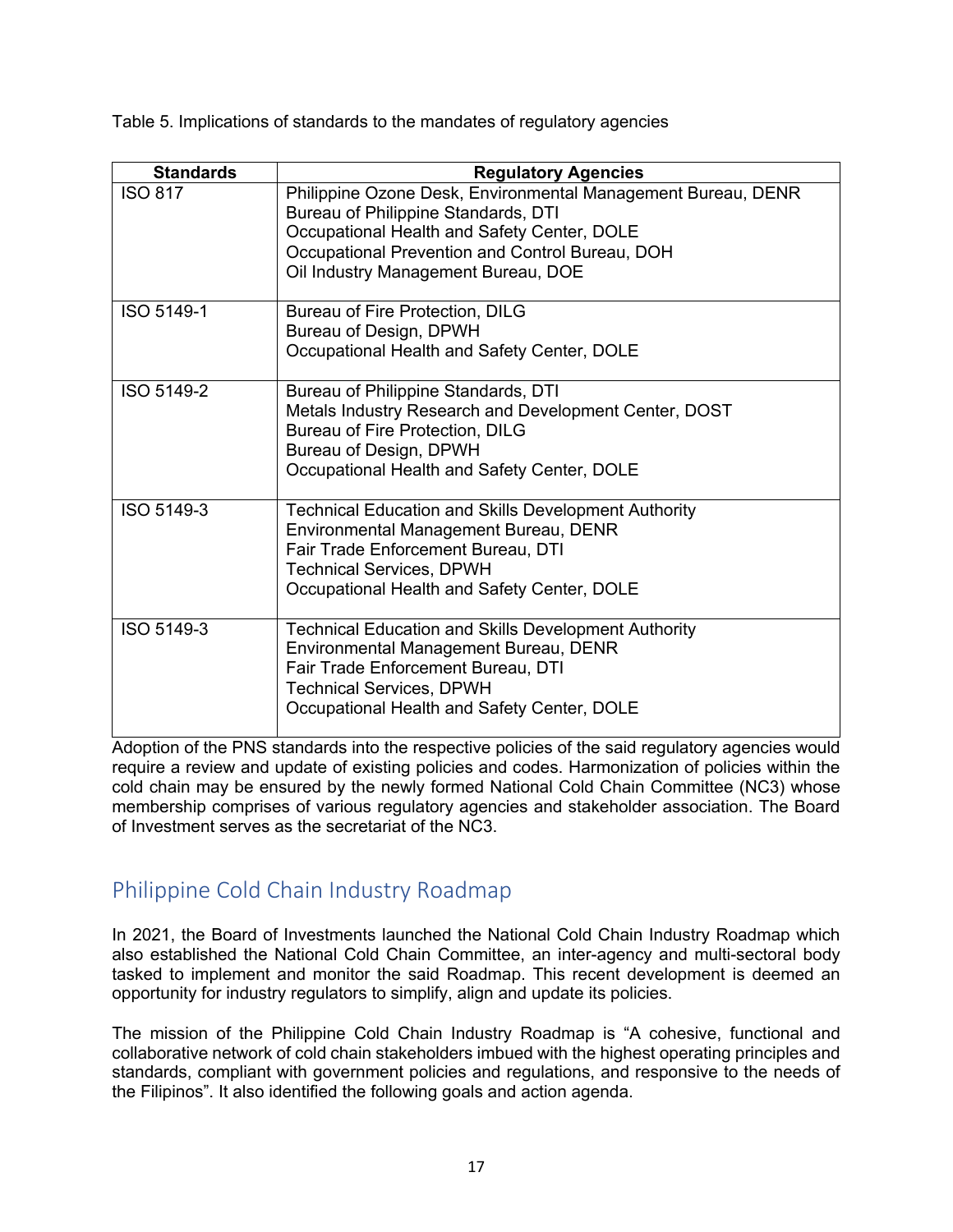| <b>Industry goals</b>                                                                                                                                                                                                                                        | <b>Action Agenda</b>                                                                                                                                                                                                                                                                                                                                                                                                           |
|--------------------------------------------------------------------------------------------------------------------------------------------------------------------------------------------------------------------------------------------------------------|--------------------------------------------------------------------------------------------------------------------------------------------------------------------------------------------------------------------------------------------------------------------------------------------------------------------------------------------------------------------------------------------------------------------------------|
| 1) An organized Cold Chain Industry with<br>synergistic partnership among all<br>stakeholders working in unison for the good<br>of all.                                                                                                                      | 1) Investments in cold chain facilities<br>- Established cold storage warehouses<br>(CSWs)<br>- Established rendering facilities<br>- Investment in renewable energy i.e. solar<br>power plants, and generators                                                                                                                                                                                                                |
| 2) A strong logistics provider (transports,<br>ports, and road networks) to implement<br>continuous cold chain protocol in transit and<br>handling                                                                                                           | 2) Investments in cold chain logistics<br>- Established cold chain logistics services<br>(CCLS) - reefer trucks, container vans,<br>plug-ins<br>- Improved road network and new access<br>roads<br>- Upgraded internet connectivity                                                                                                                                                                                            |
| 3) Availability of more efficient, skilled and<br>fairly-compensated labor force - experienced<br>refrigeration technicians and engineers, and<br>skilled manpower on heating, ventilation and<br>air-conditioning (HVAC), driver, NMIS<br>inspector.        | 3) Demand enhancement - increase demand<br>for cold chain services<br>- Broadened cold chain service availability<br>- Increased value-added services<br>- Strong hold of current markets and<br>market development                                                                                                                                                                                                            |
| 4) Favorable government and public support<br>that would encourage increase in<br>investments in the cold chain industry<br>towards countryside development that will<br>generate jobs and help alleviate poverty and<br>improve the lives of the Filipinos. | 4) Food safety education<br>- Increased awareness in food safety                                                                                                                                                                                                                                                                                                                                                               |
| 5) Increase awareness on food safety                                                                                                                                                                                                                         | 5) Policies and regulations<br>- Policy on delivery time<br>- Compliance on accreditation (CSWs,<br>CCLS)<br>- On time issuance of Certificate of Meat<br>Inspection (COMI)<br>- Improve industry data and information<br>access<br>- Others<br>- Availability of reliable energy supply<br>- Strict implementation of import<br>policies<br>- LGU regulations in cold chain<br>investments<br>- Investment in slaughterhouses |

Table 6. Philippine Cold Chain Industry goals and action agenda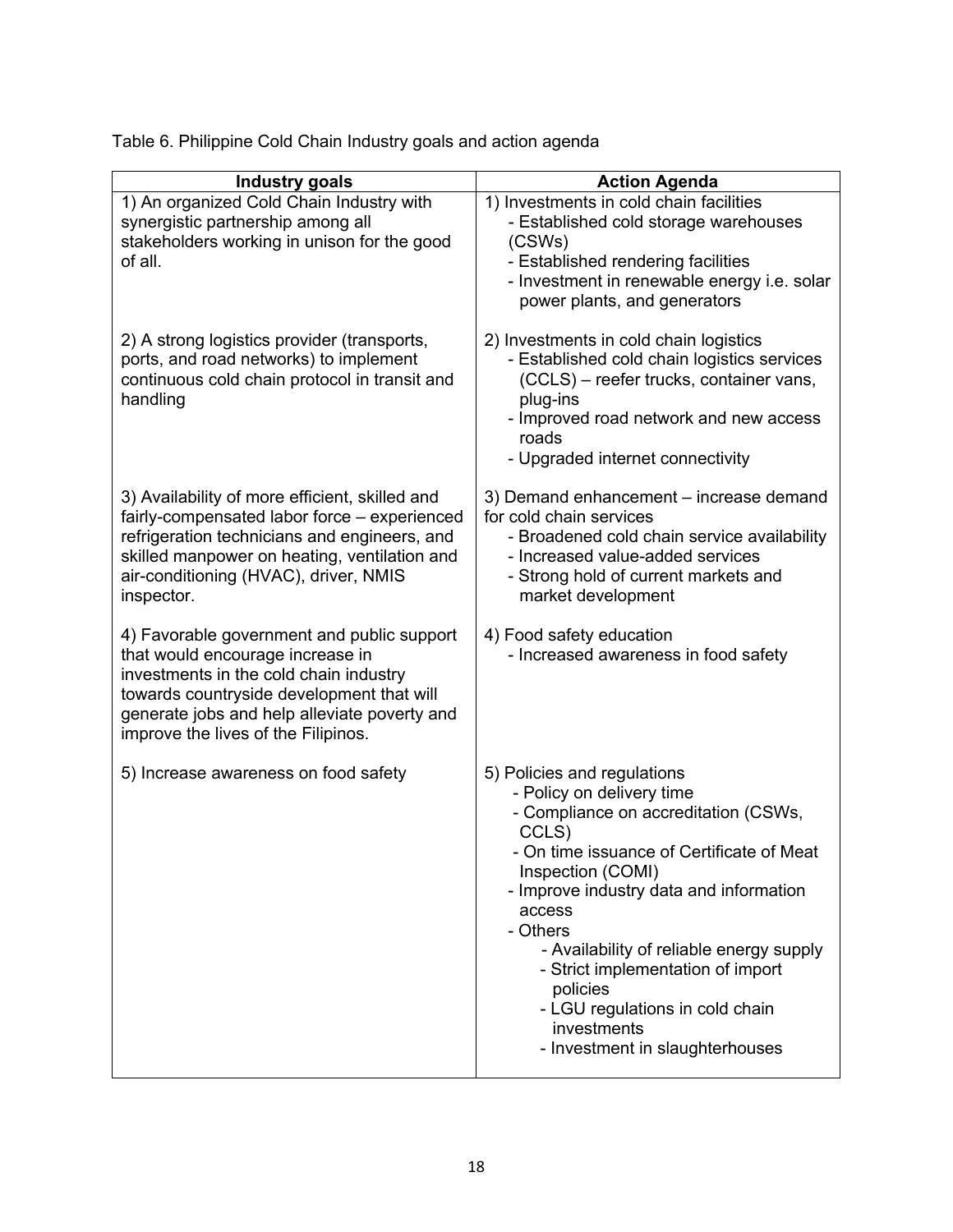# International benchmarks for climate-friendly and sustainable cold chains

Many countries have initiated policy measures to enable the entry of low GWP refrigerants into the market as a step to phase down HFCs and make cold chains more sustainable. This could serve as a reference for other countries that aims to prepare for the shift to low GWP refrigerants in light of the Kigali Amendment's scheduled phase down of HFCs.

The United States' Environmental Protection Agency (EPA) implements the Significant New Alternatives Policy (SNAP) by virtue of Section 612 of its Clean Air Act. It seeks to identify and evaluate substitutes for ozone-depleting substances (ODS) by assessing the overall risks to human health and the environment of existing and new substitutes. It also publishes lists, promotes the use of acceptable substances, and provides the public with information regarding acceptable substitutes.

*"The SNAP program does not provide a static list of alternatives but instead, evolves the list as EPA makes decisions that are informed by its overall understanding of the environmental and human health impacts as well as its current knowledge about available substitutes. Section 612 also provides that EPA must prohibit the use of a substitute where EPA has determined that there are other available substitutes that pose less overall risk to human health and the environment." 13* (EPA website)

Due to its flammability and safety issues, adoption of low-GWP refrigerants is restricted by current policies. However, the SNAP sets a good example for a policy measure that enables the adoption of low-GWP refrigerant systems at par with the speed of ongoing innovations and new technologies.

India's strategy presents a more holistic approach reflected in their national cooling plan which serves as a blueprint for the sustainable transition of all their cooling sectors. The directions stated in the plan are grouped as short-, medium- and long-term recommendations which would shape government priorities. For the cold chain sector, these include the following:

- Link the incentives being provided for development of cold-chain infrastructure with adoption of energy-efficient design, construction and maintenance practices and low GWP refrigerant and renewable technologies
- Develop Management Information System through inter-ministerial collaboration, to track relevant information on infrastructure development and e-performance monitoring to improve overall efficiency of the cold-chain system.
- Development of safety standards for flammable and toxic refrigerants for cold storage and other segments of the cold chain
- Provide capacity building for technicians with national level certification schemes. Training should cover aspects such as installation and maintenance of refrigeration plant, energy efficient operation, and safe installation, management and recycling of equipment and refrigerant.

The most important element of India's national cooling plan pertaining to cold chains is the intent to link the incentives for energy efficient design and low-GWP refrigerant technology. In the

<sup>13</sup> https://www.epa.gov/snap/overview-snap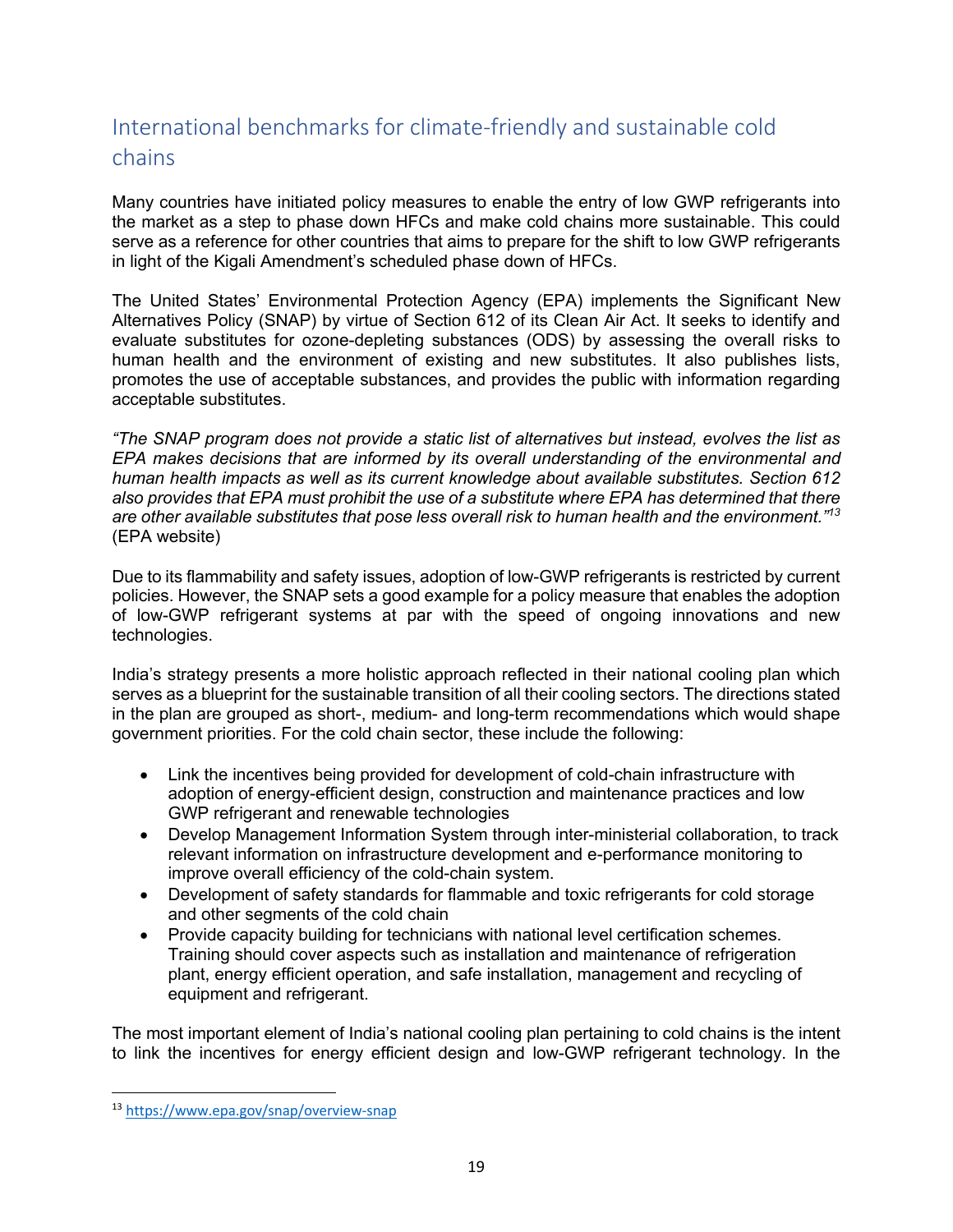Philippines, there are incentives provided for energy efficiency but linking that with low-GWP refrigerant technology has yet to be realized. Although the Philippines is one step ahead in the development of a management information systems which is being implemented by the NC3. This initiative spearheaded by the BOI is envisioned to have B2B functions for cold storage operators and users, as well as monitoring functions for planning, investment programming and policy making for cold chain regulatory agencies.

In Australia and New Zealand, the AS/NZS 60335.2.89:2020 standard for commercial refrigerating appliances was adopted in 2020. This is identical to the IEC 60335-2-89 published by the International Electrotechnical Commission in June 2019 which raised the charge limit for A3 (flammable) refrigerants in self-contained cases to 13 times the lower flammability limit (LFL) of the refrigerant) which increased the charge limit for propane from 150g to 500g. This is an important milestone for the entry of low-GWP natural refrigerants in the market.

Adoption of the latest version of the IEC 60335-2-89 will open opportunities for the Philippine cold chain industry to advance the shift to low-GWP refrigerants which will allow more savings and better return on investments.

| <b>Countries/</b> | <b>Regulations and Programs</b>                                                                                                                                                                                                                                                                                                                                                                                                                                                                                                                                                                                                                                                                                                                                                                                                                                                                                                                                                                                                                                                                                                                                                                                                                                                                                                                                                                                                                                                                                                                                                                                                                        |
|-------------------|--------------------------------------------------------------------------------------------------------------------------------------------------------------------------------------------------------------------------------------------------------------------------------------------------------------------------------------------------------------------------------------------------------------------------------------------------------------------------------------------------------------------------------------------------------------------------------------------------------------------------------------------------------------------------------------------------------------------------------------------------------------------------------------------------------------------------------------------------------------------------------------------------------------------------------------------------------------------------------------------------------------------------------------------------------------------------------------------------------------------------------------------------------------------------------------------------------------------------------------------------------------------------------------------------------------------------------------------------------------------------------------------------------------------------------------------------------------------------------------------------------------------------------------------------------------------------------------------------------------------------------------------------------|
| <b>Continents</b> |                                                                                                                                                                                                                                                                                                                                                                                                                                                                                                                                                                                                                                                                                                                                                                                                                                                                                                                                                                                                                                                                                                                                                                                                                                                                                                                                                                                                                                                                                                                                                                                                                                                        |
| EU                | Energy Efficiency Directive establishes a framework of measures<br>mainly to ensure that the EU's 2020 and 2030 energy efficiency targets<br>are met, including energy efficiency in cooling sector.<br>Renewable Energy Directive sets a target of 32% energy from<br>$\bullet$<br>renewable sources at EU level for 2030. Encouraging use of renewable<br>energy sources in cooling sector.<br>Governance Regulation defines how member states will cooperate both<br>$\bullet$<br>with each other and with the European Commission to reach the<br>ambitious objectives of the Energy Union, including the renewable<br>energy targets, the energy efficiency targets, and the GHG emissions<br>goals <sup>8</sup> .<br>Commission Delegated Regulation (EU) 2019/826 focuses on<br>$\bullet$<br>comprehensive assessments of the potential for efficient heating and<br>cooling.<br>EU Heating and Cooling Strategy provides a framework for integrating<br>$\bullet$<br>efficient heating and cooling into EU energy policies. It focuses action<br>on stopping the energy leakage from buildings, maximizing the<br>efficiency and sustainability of heating and cooling systems, supporting<br>efficiency in industry and reaping the benefits of integrating heating and<br>cooling into the electricity system. The Strategy includes five main<br>initiatives: 1) Making renovating buildings easier; 2) Integrating<br>electricity systems with heating and cooling systems; 3) Increasing the<br>share of renewables; 4) Reusing energy waste from industries; 5)<br>Getting consumers and industries involved. It relies on the EU member |
|                   | states' accountabilities to put it into practice. Under the guidance of the                                                                                                                                                                                                                                                                                                                                                                                                                                                                                                                                                                                                                                                                                                                                                                                                                                                                                                                                                                                                                                                                                                                                                                                                                                                                                                                                                                                                                                                                                                                                                                            |

Table 7. Relevant energy efficiency regulations and programs in selected countries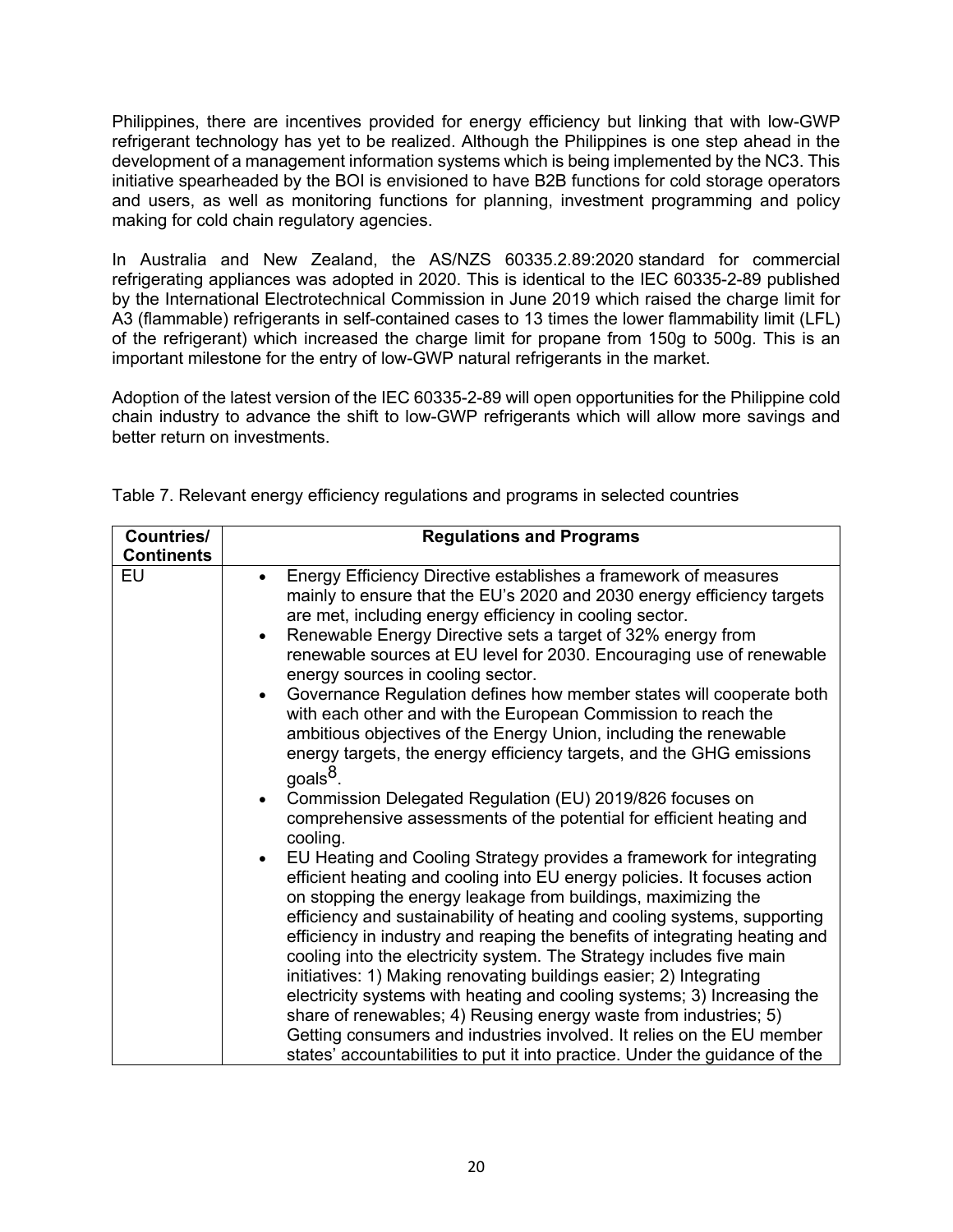|    | strategy, each nation issued their own policies and regulations to<br>ensure the realization of the targets. <sup>14</sup> |
|----|----------------------------------------------------------------------------------------------------------------------------|
|    | Fluorinated gases (F-gas) Regulation (No 517/2014) limits the total                                                        |
|    | amount of the most important F-gases sold in the EU from 2015                                                              |
|    | onwards and phases them down in steps to one-fifth of 2014 sales in                                                        |
|    | 2030, bans the use of F-gases in many new types of equipment where                                                         |
|    | less harmful alternatives are widely available, prevents emissions of F-                                                   |
|    | gases from existing equipment by requiring checks, proper servicing                                                        |
|    | and recovery of the gases at the end of the equipment's life, and                                                          |
|    | requires a quota for producers and importers placing at least 100                                                          |
|    | tonnes of CO2 equivalent of HFCs in bulk on the market in a calendar                                                       |
|    | year.<br>Mobile Air Conditioning (MAC) Directive aims to reduce emissions of F-                                            |
|    | gas from mobile air-conditioning systems. It introduces a gradual ban                                                      |
|    | on these gases in passenger cars. F-gases with a global warming                                                            |
|    | potential higher than 150 is not allowed to be used in MAC systems.                                                        |
|    | The European Commission is currently reviewing the F-gas Regulation                                                        |
|    | and planning to propose changes to the regulation by the end of 2021.                                                      |
|    | The changes will incorporate policy options in line with the European                                                      |
|    | Green Deal and European Climate Law, and aim to comply with recent                                                         |
|    | international obligations on HFCs under the Montreal Protocol <sup>15</sup> .                                              |
|    |                                                                                                                            |
| US | Energy Policy and Conservation Act (EPCA) is to increase energy<br>$\bullet$                                               |
|    | production and supply, reduce energy demand, provide energy                                                                |
|    | efficiency, and ensure energy security. It established the Energy                                                          |
|    | Conservation Program for Consumer Products that gives the                                                                  |
|    | Department of Energy the authority to develop, revise, and implement                                                       |
|    | minimum energy conservation standards for appliances and equipment                                                         |
|    | including small, large, and very large air-cooled commercial package air<br>conditioning <sup>16</sup> .                   |
|    | The Clean Air Act (CAA) is a comprehensive law that regulates air<br>$\bullet$                                             |
|    | emissions from stationary and mobile sources, including Ozone-                                                             |
|    | Depleting Substances (ODS) refrigerants (including CFCs and HCFCs)                                                         |
|    | and their substitutes (such as HFCs).                                                                                      |
|    | Significant New Alternatives Policy (SNAP), a program under CAA,                                                           |
|    | identifies and evaluates substitutes for ODS to reduce overall risk to                                                     |
|    | human health and the environment.                                                                                          |
|    |                                                                                                                            |
|    | <b>California</b>                                                                                                          |
|    | California's Building Energy Benchmarking Program mandates owners<br>$\bullet$                                             |
|    | of commercial and multifamily buildings to report energy use to the                                                        |
|    | state annually.                                                                                                            |
|    | California's Home Energy Rating System (HERS)tests and rates the                                                           |
|    | energy performance of a home to addresses construction defects and                                                         |
|    | poor equipment including HVAC systems.                                                                                     |

<sup>&</sup>lt;sup>14</sup> https://ec.europa.eu/energy/en/topics/energy-efficiency/heating-and-cooling

<sup>15</sup> European Commission. EU legislation to control F-gases. https://ec.europa.eu/clima/policies/f-gas/legislation\_en

<sup>16</sup> https://www.congress.gov/bill/94th-congress/senate-bill/622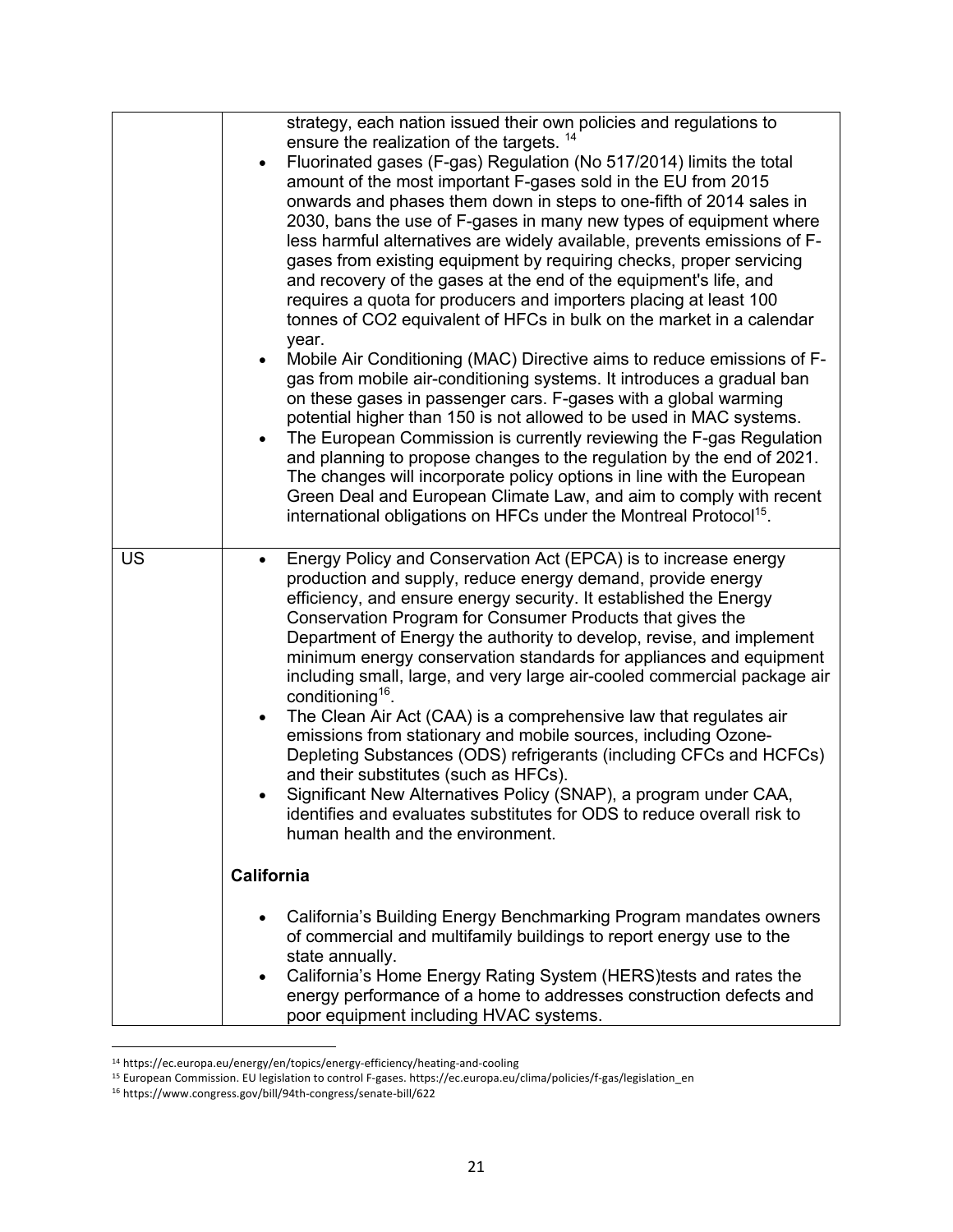| California's Energy Conservation Assistance Act (ECAA) offers two<br>$\bullet$    |
|-----------------------------------------------------------------------------------|
| loan programs for energy efficiency and energy generation projects,               |
| with one at zero-interest rate and another at 1%.                                 |
| The California Energy Commission (CEC) is responsible for developing<br>$\bullet$ |
| the Appliance Energy Efficiency Standards. Being updated frequently               |
| over years, these standards have become the most stringent energy                 |
| efficient standards in the US. Central/noncentral air conditioners and            |
| refrigeration products are regulated by the standards. To be sold or              |
| offered for sale in California it is the responsibility of appliance              |
| manufacturers to test them at CEC-approved laboratories and receive               |
| third-party certification. Once certified, manufacturers are required to          |
| submit their documentation and data to the CEC to be uploaded into the            |
| agency's online Modernized Appliance Efficiency Database System                   |
| (MAEDS).                                                                          |
| California's Senate Bill 1383 requires the state to reduce HFC<br>$\bullet$       |
| emissions by 40% below 2013 levels by 2030.                                       |
| California Senate Bill 1013 (a.k.a California Cooling Act) prohibits<br>$\bullet$ |
| manufacturers from selling equipment or products that use prohibited              |
| HFCs after their respective prohibition dates and establishes an                  |
| incentive program for encouraging low-GWP refrigerants.                           |
| California Air Resources Board (CARB)'s HFC Regulation prohibits the<br>$\bullet$ |
| use of high-GWP refrigerants in new and retrofit stationary refrigeration         |
| equipment.                                                                        |
| CARB new regulation proposal sets the most stringent HFC refrigerant<br>$\bullet$ |
| regulations by banning the use of: greenhouse gas refrigerants with a             |
| $GWP \ge 750$ in new residential/commercial air conditioning starting in          |
| 2023, sale or installation of new systems containing refrigerants with a          |
| GWP $\geq$ 150 starting in 2022, and sale, distribution, or import for use in     |
| California of new refrigerants (not reclaimed or recycled from other              |
| systems) with a GWP $\geq$ 1500 starting in 2022.                                 |
| California Air Resources Board (CARB) recently adopted new<br>$\bullet$           |
| regulations to minimize emissions of super pollutant HFC refrigerants in          |
| a variety of industries that use cooling equipment, including                     |
| supermarkets and air conditioners. New approved rules are: 1) The 750             |
| GWP limits will be pushed back to 2025 for new residential and                    |
| commercial air conditioning; 2) All California retailers with a refrigeration     |
| system containing over 50 lbs of refrigerant will have to comply with one         |
| of two new options by 2030: a) reduce company-wide average                        |
| refrigerant GWP to 1400, or b) reduce their baseline refrigerant GHG              |
| potential by 55%; 3) Larger businesses with at least 20 stores will have          |
| an interim target to achieve by 2026.                                             |
| CARB launched the F-Gas Reduction Incentive Program (FRIP) to<br>$\bullet$        |
| promote the adoption of new refrigerant technologies in stationary                |
| refrigeration, air conditioning, and other end-uses. The California               |
| Cooling Act (SB 1013) authorized the FRIP program to address higher               |
| upfront costs associated with converting to lower GWP refrigerants. The           |
| first FRIP grants would cover a portion of the cost of installing new or          |
| upgrading existing supermarket and grocery store commercial systems               |
| with new refrigerants of much lower GWP, as well as the introduction of           |
| new refrigeration technologies. Funding for FRIP comes from the                   |
| California Climate Investments program. 50% percent of the FRIP                   |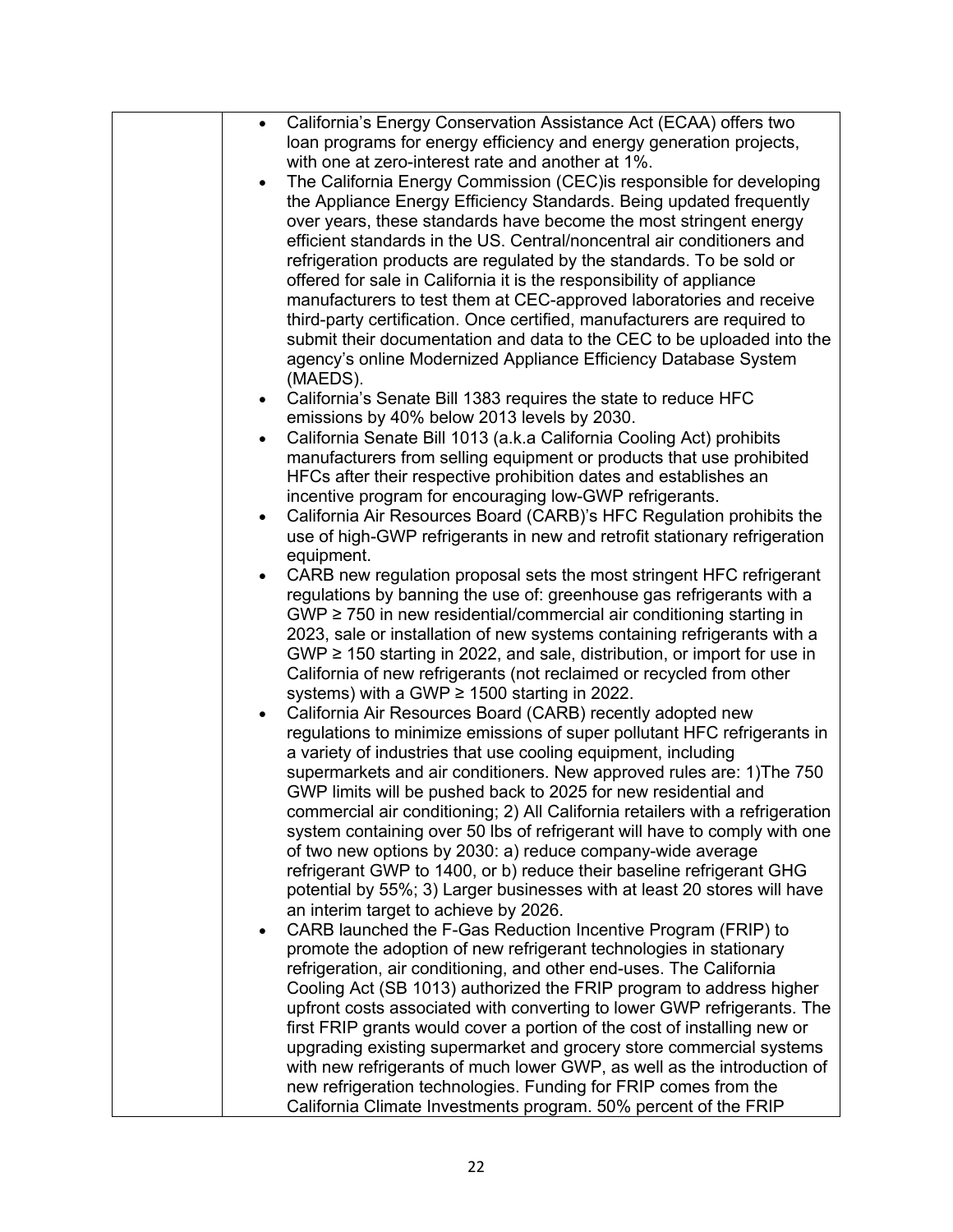|           | projects will be located in low-income and disadvantaged<br>communities <sup>17</sup> .<br>CARB is implementing a new Refrigerant Recovery, Recycle, and<br>$\bullet$<br>Reuse (R4) Program, which requires that manufacturers shipping new<br>equipment for use in California must calculate the projected refrigerant<br>charge of that equipment for the years 2023 and 2024. Under the<br>program, it's required that AC manufacturers recycle 10% of R410<br>refrigerant recovered from old equipment <sup>18</sup> .                                                                                                                                                                                                                                                                                                                                                                                                                                                                                                                  |
|-----------|---------------------------------------------------------------------------------------------------------------------------------------------------------------------------------------------------------------------------------------------------------------------------------------------------------------------------------------------------------------------------------------------------------------------------------------------------------------------------------------------------------------------------------------------------------------------------------------------------------------------------------------------------------------------------------------------------------------------------------------------------------------------------------------------------------------------------------------------------------------------------------------------------------------------------------------------------------------------------------------------------------------------------------------------|
|           | <b>Other states</b>                                                                                                                                                                                                                                                                                                                                                                                                                                                                                                                                                                                                                                                                                                                                                                                                                                                                                                                                                                                                                         |
|           | Washington, New Jersey, Colorado, New York, Vermont,<br>Massachusetts, Maryland, and Virginia (these are states in the US<br>Climate Alliance) have all passed to implement SNAP Rules 20 and<br>21 <sup>19</sup> . Start dates differ by state.<br>Virginia Air Pollution Control Board approved a final regulation<br>$\bullet$<br>prohibiting the use of certain HFCs in specific end uses on April 23,<br>2021. The regulation will come into effect on June 1, 2021 $^{20}$ .<br>The Delaware Department of Natural Resources and Environmental<br>Control announced a new rule to phase down HFCs will publish in the<br>state's register on March 1. The new regulation, to be effective on<br>September 1, 2021, establishes a schedule for the state to phase down<br>specific HFCs used in air conditioning/refrigeration equipment, aerosols<br>and foams $21$ .                                                                                                                                                                 |
| Australia | The National Energy Productivity Plan (NEPP) is a package of<br>$\bullet$<br>measures to improve Australia's energy productivity by 40% between<br>2015 and 2030. In Australia, energy efficiency is dealt together with<br>economic growth under the concept of energy productivity. The<br>National Framework for Energy Efficiency, a main mechanism by which<br>all governments in Australia coordinate national action on energy<br>efficiency and delivers a range of policy measures.<br>National Strategy on Energy Efficiency (NSEE) is to accelerate energy<br>$\bullet$<br>efficiency efforts, streamline roles and responsibilities across levels of<br>governments, and encourage and support innovation in energy efficient<br>technologies.<br>The Greenhouse and Energy Minimum Standard (GEMS) Act<br>$\bullet$<br>established national legislation to regulate energy efficiency and<br>labeling standards and set mandatory minimum efficiency requirements<br>for appliances and equipment including cooling equipment. |

<sup>17</sup> California Air Resources Board (CARB), 2021. New CARB investment program awards first \$1 million for large, cutting-edge refrigeration systems https://ww2.arb.ca.gov/news/new-carb-investment-program-awards-first-1-million-large-cutting-edgerefrigeration-systems

<sup>18</sup> 13J.R. Turpin, 2021. HFC Phasedown Regulations Take Shape. Available at: https://www.achrnews.com/articles/144652-hfcphasedown- regulations-take-shape

<sup>&</sup>lt;sup>19</sup> The US Climate Alliance. http://www.usclimatealliance.org/recent-leadership/tag/HFCs

<sup>20</sup> Virginia Department of Environmental Quality, 2021. State Air Pollution Control Board Approves Phase Out of HFCs in Virginia. https://www.deq.virginia.gov/Home/Components/News/News/90/16

<sup>&</sup>lt;sup>21</sup> DELAWARE NEWS, 2021. New Regulation Requirements Aimed at Reducing Greenhouse Gas Emissions Effective Sept. 1. https://news.delaware.gov/2021/02/26/new-regulation-requirements-aimed-at-reducing-greenhouse-gas-emissions-effective-sept-1/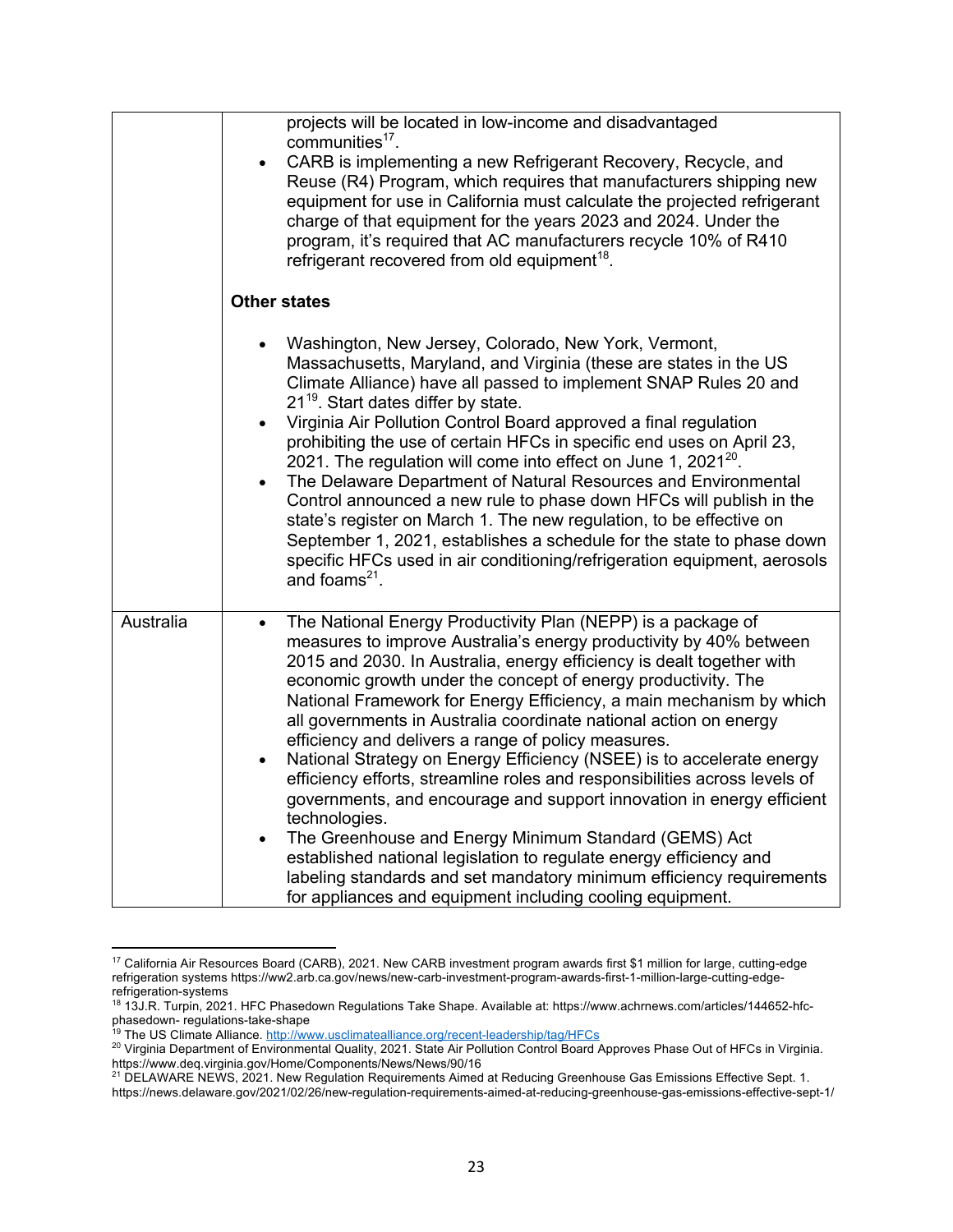|       | The Heating, Ventilation and Air-Conditioning High Efficiency Systems<br>$\bullet$<br>Strategy, a ten-year strategy under NSEE to drive long-term<br>improvements in energy efficiency of HVAC systems nationwide. The<br>goal of the Strategy is to deliver reductions in annual greenhouse<br>emissions of four million tonnes and energy savings of around \$350<br>million per annum. It has been designed to addresses many non-<br>technical barriers to efficiency and create the environment in which<br>energy efficiency gains are valued, measurable and sustainable while<br>identifying and promoting highly efficient technical solutions and<br>systems optimization processes. The Strategy also takes a whole life<br>perspective in targeting HVAC efficiency improvement, encompassing<br>the design, manufacture, installation, operation and maintenance<br>stages of the HVAC lifecycle <sup>22</sup> .                                                                                                                                                                                                                                                                                                                                                                                                                                                                                                                                                                                                                                                                                                                                                                                                                                                                                                                                                                                                                                                                                                                                                                                                                                                                                                                          |
|-------|--------------------------------------------------------------------------------------------------------------------------------------------------------------------------------------------------------------------------------------------------------------------------------------------------------------------------------------------------------------------------------------------------------------------------------------------------------------------------------------------------------------------------------------------------------------------------------------------------------------------------------------------------------------------------------------------------------------------------------------------------------------------------------------------------------------------------------------------------------------------------------------------------------------------------------------------------------------------------------------------------------------------------------------------------------------------------------------------------------------------------------------------------------------------------------------------------------------------------------------------------------------------------------------------------------------------------------------------------------------------------------------------------------------------------------------------------------------------------------------------------------------------------------------------------------------------------------------------------------------------------------------------------------------------------------------------------------------------------------------------------------------------------------------------------------------------------------------------------------------------------------------------------------------------------------------------------------------------------------------------------------------------------------------------------------------------------------------------------------------------------------------------------------------------------------------------------------------------------------------------------------|
| Japan | The Act on the Rational Use of Energy is the foundation of Japans'<br>$\bullet$<br>energy efficiency and conservation policies. It went through a series of<br>major revisions in 1993, 1998, 2002, 2005, 2008, 2013 and 2018, with<br>regulations strengthened each time. It has created energy efficiency<br>standards for equipment and appliances, such as vehicles, refrigerators<br>and air conditioners.<br>The Top-Runner Program is a regulatory standard program targeting<br>$\bullet$<br>the improvement of energy efficiency of electrical appliances, including<br>air conditioners and refrigerators. A target standard is set at the<br>weighted-average energy efficiency of each manufacturer's and<br>importer's shipment to achieve the level of the most energy-efficient<br>model in each category of the current market <sup>23</sup> . On a regular basis, the<br>government test all the products currently available in a category,<br>determine the most efficient model, and make that model's level of<br>efficiency the new baseline. Manufacturers have the obligation to make<br>efforts to achieve the new baseline within four to eight years <sup>24</sup> . The<br>regulator can disclose the companies that fail to meet the targets, as<br>well as issue recommendations, orders and fines. This drives<br>companies to avoid negative publicity <sup>25</sup> .<br>Ozone Layer Protection Law to fulfill obligation to Montreal Protocol and<br>phase down the production and consumption of HFCs as required by<br>Kigali Amendment<br>Fluorocarbons Recovery and Destruction Law to limit emissions of<br>$\bullet$<br>fluorocarbons by providing guidance for recovery and destruction of<br>these substances<br>The Act on Rational Use and Proper Management of Fluorocarbons to<br>$\bullet$<br>implement comprehensive measures throughout the life cycle of<br>fluorocarbons from production to destruction<br>Two major initiatives for the period 2018-2022 to promote technologies<br>$\bullet$<br>of low-GWP refrigerant and equipment, including Development Project<br>on the Next Generation Refrigeration and Air Conditioning<br>Technologies and Assessment Methods and Project on Accelerate |

 $22$  https://www.energy.gov.au/government-priorities/energy-productivity-and-energy-efficiency

 $^{23}$  International Energy Agency, 2017. https://www.iea.org/policies/573-act-on-the-rational-use-of-energy-energy-efficiency-act <sup>24</sup> https://sustainabledevelopment.un.org/partnership/?p=2020

<sup>&</sup>lt;sup>25</sup> https://www.futurepolicy.org/ecologically-intelligent-design/japans-top-runner-programme/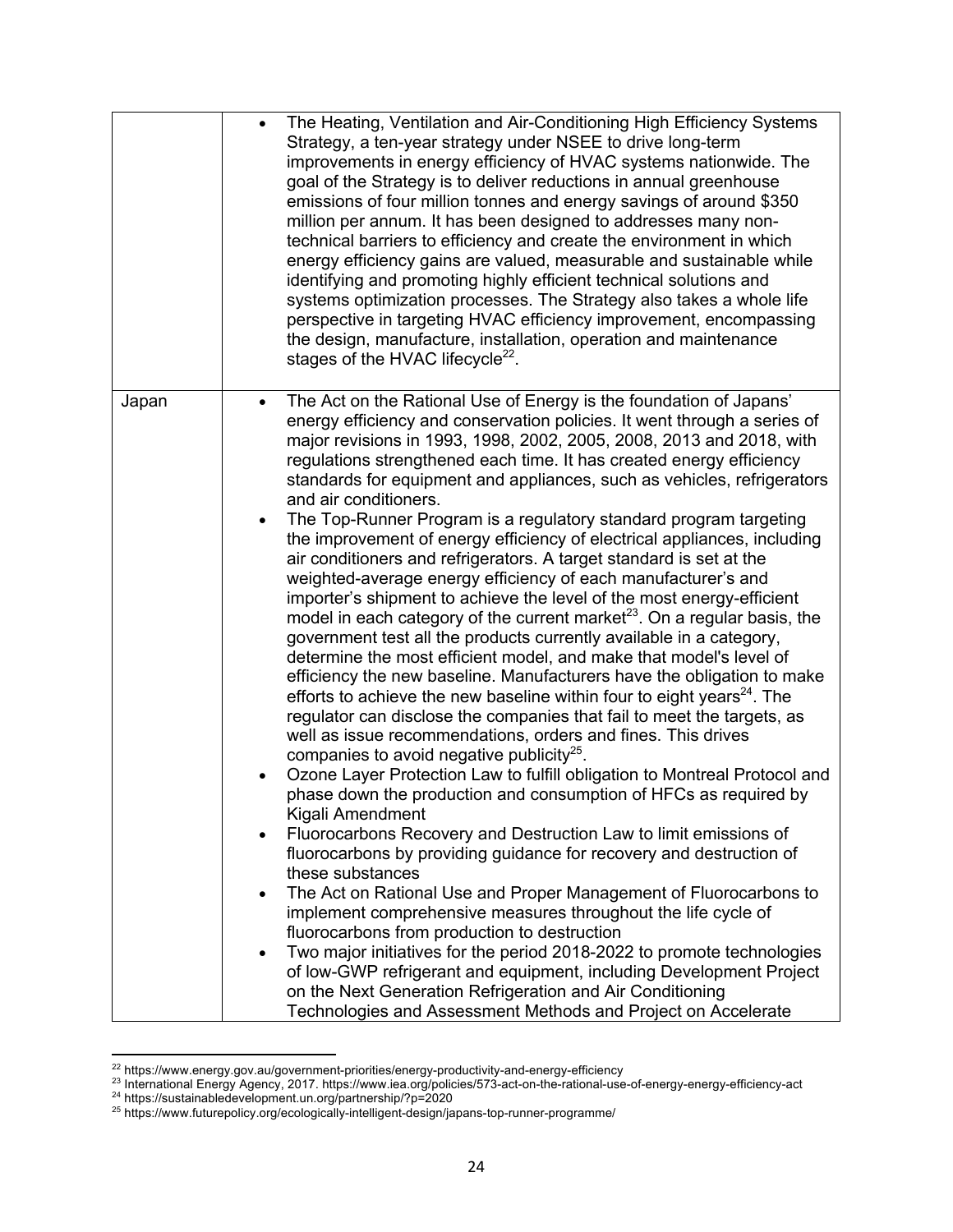|                | Introduction of Energy Saving-Type Natural Refrigerant Equipment to<br>Build Fluorocarbon-Free and Low Carbon Society<br>Japan is further strengthening the obligations of equipment managers<br>$\bullet$<br>by providing financial assistance to accelerate implementation of a<br>strengthened system introduced under the Revised Act on Rational Use<br>and Proper Management of Fluorocarbons in 2019 <sup>26</sup> .<br>• Later in 2019, Japan launched the Fluorocarbons Life Cycle<br>Management Initiative to properly dispose of fluorocarbons. The<br>initiative was joined by other countries as well as international<br>organizations including the World Bank <sup>27</sup> . |
|----------------|-----------------------------------------------------------------------------------------------------------------------------------------------------------------------------------------------------------------------------------------------------------------------------------------------------------------------------------------------------------------------------------------------------------------------------------------------------------------------------------------------------------------------------------------------------------------------------------------------------------------------------------------------------------------------------------------------|
| South<br>Korea | Third Energy Master Plan that established a national energy blue print<br>٠<br>up to 2040 with the first and foremost task being to innovate the energy<br>consumption structure through energy efficiency improvement<br>Energy Efficiency Label & Standard Program, High Efficiency<br>$\bullet$<br>Equipment Certification Program, and e-Standby Program, a series of<br>energy labelling and standard programs adopted to increase energy<br>efficiency of equipment and appliance that include ones for cooling.                                                                                                                                                                        |

Source: Bo Shen, Feng An, Jingliang Chen, Yu Liu, et. Al., Developing a Climate- Friendly Cooling Sector through Market and Financing Innovation, Asian Development Bank

## Towards sustainable and climate-friendly cold chains in the Philippines

Creating sustainable and climate-friendly cold chains is a goal that cuts across sectors. Policy measures should reflect the various aspects of the cold chain and ensure the optimal use of resources in a manner that multiplies social, economic and environmental benefits of the industry. To have this holistic approach, it is essential to ensure that actions leading to sustainable and climate-friendly cold chain development are reflected in the Philippine Development Plan. Firming up the country's NDC by specifying baselines and targets will also lead to identifying strategic actions that will attain the GHG reduction goals communicated to the United Nations Framework Convention on Climate Change (UNFCCC). An assessment and update of the NCCAP, as well as development of a national cooling plan, will complement efforts to ensure that the cold chain industry will develop aligned with country's climate and SDG agenda. Developing appropriate standards and policy measures are key to jumpstart the cold chain industry's shift to low-GWP and energy efficient systems.

The country has to anticipate the forthcoming phasedown of HFCs and the transition to low-GWP refrigerant technologies in the development and adoption of standards. As international standardization bodies such as ISO and IEC publish updates on their respective standards, BPS may initiate the process of updating the country's national standards to adopt its modifications. Furthermore, cold chain regulatory agencies should also update their respective policies, guidelines and accreditation requirements to reflect the newer versions of standards published by the BPS.

<sup>&</sup>lt;sup>26</sup> Ministry of the Environment, n.d. 2021 Work Plan for the Initiative on Fluorocarbons Life Cycle Management. Available at: https://www.env.go.jp/earth/ozone/fluorocarbon\_initiative/attach/%28EN%29%202021%20Work%20Plan%20for%20the%20IFL\_cle an.pdf

 $27$  22 IEA, 2020. IEA: additional efforts on cooling needed to reduce buildings-related emissions. https://coolcoalition.org/ieaadditional-efforts- on-cooling-needed-to-reduce-buildings-related-emissions/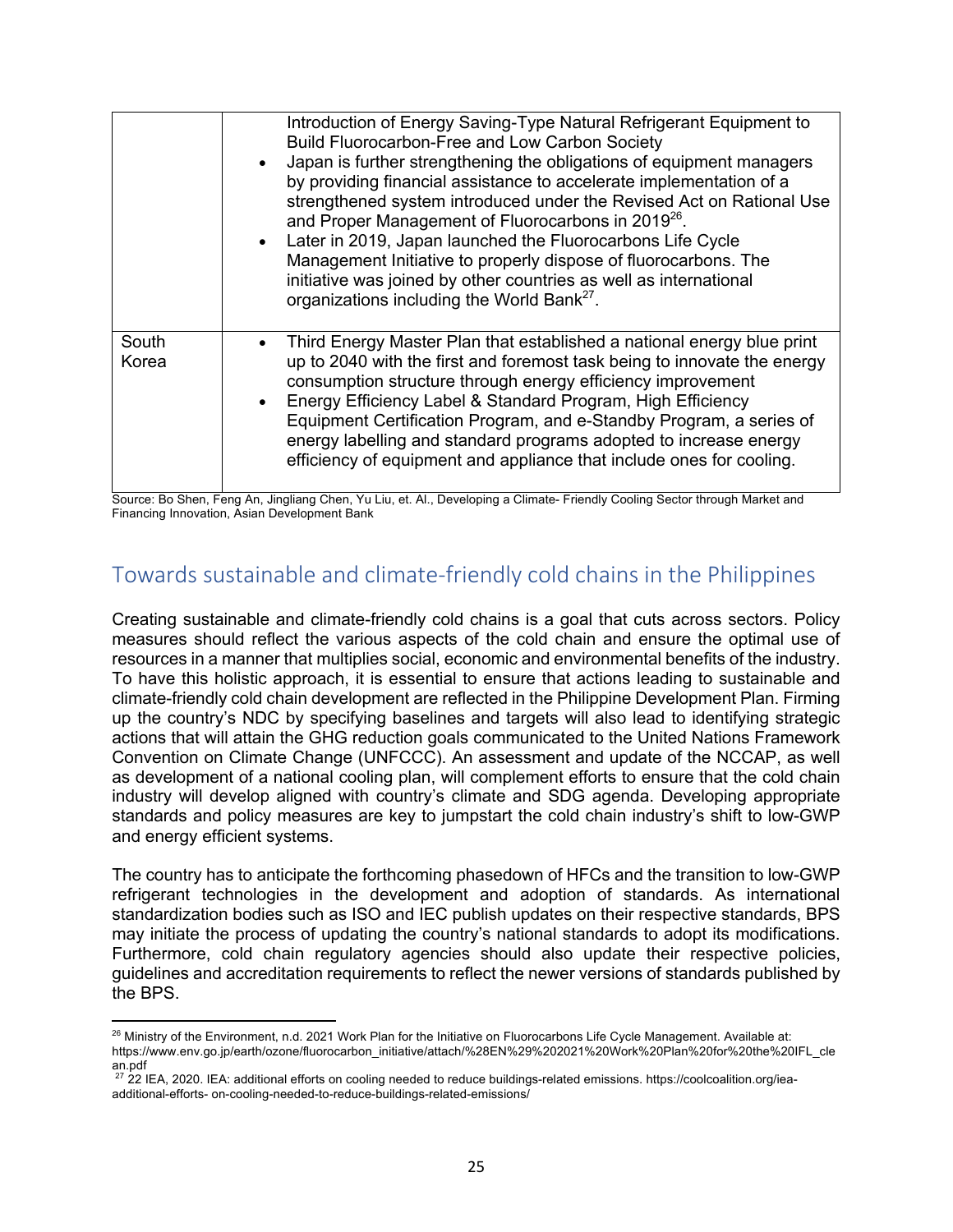In terms of energy efficiency, there is already legislative framework that supports the adoption and mainstreaming of energy efficient technologies in major industries including the cold chain. Rule 11, Section 55 of the Implementing Rules and Regulations of RA 11258 provides for the development of minimum energy performance standards (MEPS) for commercial, industrial and transport sectors which could be developed in collaboration with the cold chain industry, together with minimum energy efficiency performance for products (MEPP).

Incentives for energy efficiency projects may also be linked with low-GWP refrigerant technologies through the Republic Act (RA) No. 11534, otherwise known as the Corporate Recovery and Tax Incentives for Enterprises (CREATE) Act. This law seeks to amend several provisions in the old Tax Code, with a central focus on lowering corporate income tax rates and rationalizing fiscal incentives to better attract local and foreign investments in the Philippines.

The Philippine Cold Chain Industry Roadmap is a timely and very relevant development which has the potential to harmonize existing policies and programs of all cold chain regulatory agencies through the NC3. In terms of its action agenda, it can also explore the inclusion of environmental management aspect (e.g. disposal/capture/recycling of refrigerants), ensuring subsidies for low-GWP and energy efficient technologies and exploring synergies with national climate change action plan, nationally determined contribution (NDC) targets, national cooling plan.

#### Policy measures and support for adoption

#### *1) Standards for low-GWP refrigerants*

- *Updating of PNS IEC 60335-2-89 version 3.0*
- *Support for adoption of the PNS IEC 60335-2-89 version 3.0 in accreditation processes of cold storage facilities*

Standards need to be updated to align with the anticipated phasedown of HFCs and with the available technology in the market. As the national standards body, BPS should be able to adopt IEC 60335-2-89 version 3.0. This is done by a technical panel including industry experts and stakeholders. Once reviewed and approved by the panel, the standard is published as a Philippine National Standard which serves as a basis for other regulations.

Once published, regulatory agencies may conduct a review of their respective cold chain accreditation process and incorporate the updates within their respective administrative guidelines and requirements. One example is the issuance of the Environmental Compliance Certificate by the DENR subject to its Environmental Impact Assessment (EIA) policy. DENR may conduct a review of the guidelines required for cold chain facilities and adjust their requirements according to the provisions of IEC 60335-2-89, particularly on the increase in charge limits of flammable natura refrigerants.

#### *2) Energy efficiency*

- *Minimum energy performance standards (MEPS) for the cold chain industry*
- *Minimum energy efficiency performance for products (MEPP)*

EUMB should explore the development of minimum energy performance standards with other cold chain regulatory agencies. The National Cold Chain Committee has already provided a venue for this type of inter-agency collaboration; thus, it can be tapped for the development of the MEPS.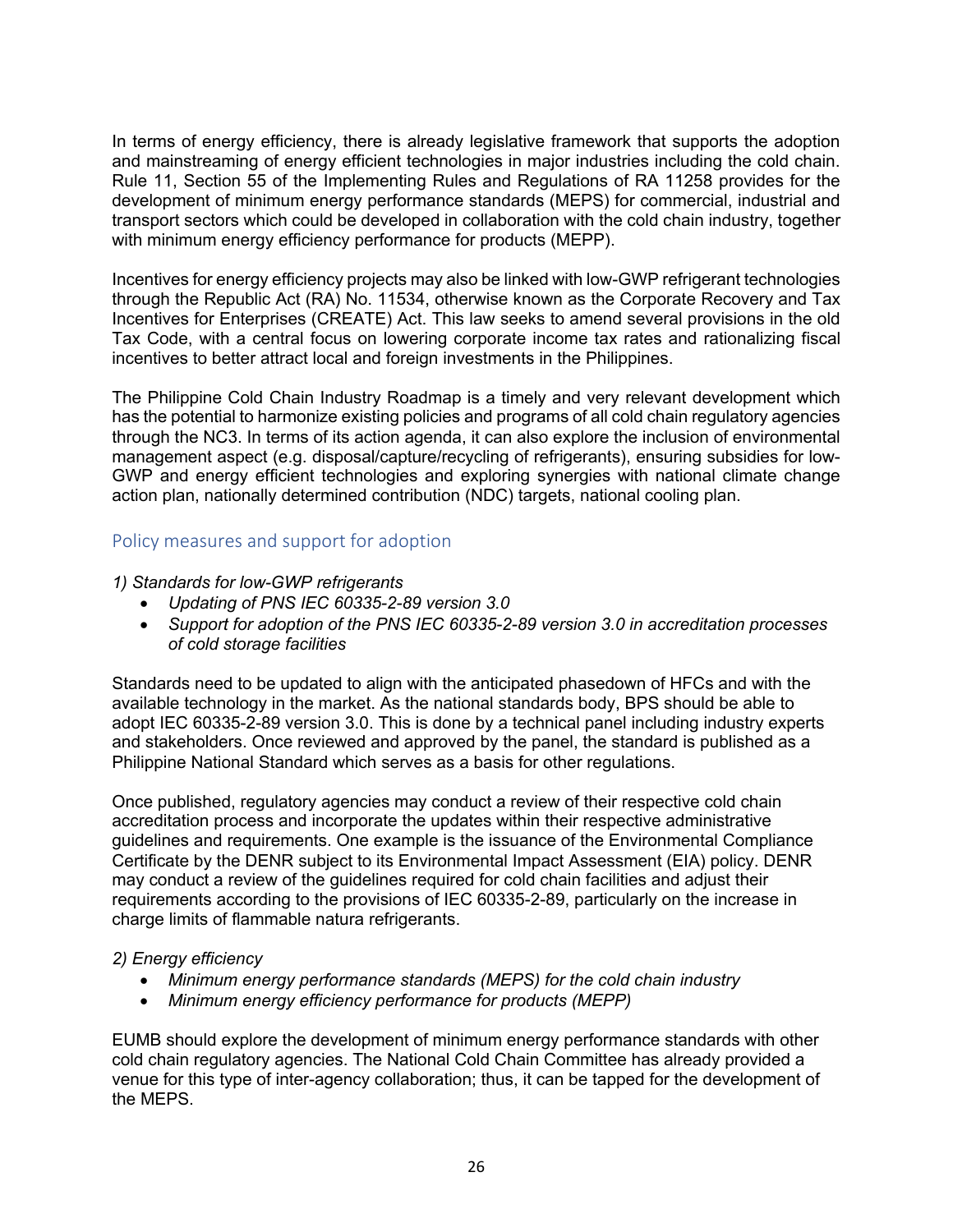As provided by the Energy Efficiency and Conservation Act, a cost-benefit analysis must be undertaken to determine the appropriate level of energy efficiency to be targeted by the cold chain industry. The cost-benefit analysis should be able to explain the nuances of industrial, commercial and transport refrigeration energy efficiency options. It should also present GHG reduction and industry growth scenarios for the industry to aid the policy makers in decision making. This should also be complemented by an institutional and political assessment which will look into how the MEPS will be implemented considering the mandates of agencies. It will also look into capacity needs in terms of knowledge, expertise, equipment and other resources for energy efficiency testing. Presently, the DOE has a testing laboratory for household refrigeration appliances. The assessment should be able to explore what investments are required for operationalizing energy efficiency standards for the cold chain industry.

#### *3) Other policy instruments*

- *Incentives for energy efficiency projects may also be linked with low-GWP refrigerant technologies through the CREATE Law*
- *Inclusion of environmental management aspect (e.g. disposal/capture/recycling of refrigerants), ensuring subsidies for low-GWP and energy efficient technologies in the Philippine Cold Chain Industry Roadmap*
- *Exploring synergies with national climate change action plan, nationally determined contribution (NDC) targets, national cooling plan*

Aside from refrigerant and energy efficiency standards, there are other policy instruments that may be pursued in order to create more sustainable and climate-friendly cold chains. One is the granting of incentives that links low-GWP refrigerant and energy efficiency. This may be done under Republic Act (RA) No. 11534, otherwise known as the Corporate Recovery and Tax Incentives for Enterprises (CREATE) Act which grants incentives to 'green' projects.

To further minimize direct emissions of the cold chain industry, it is important to prioritize policies on disposal, capture and recycling of refrigerants. DENR should be able to identify and establish programs that will implement schemes on environmental management of refrigerants.

It will also be beneficial to align sustainable and climate-friendly cold chain strategies with the national climate change action plan, nationally determined contribution (NDC) targets and national cooling plan to ensure its mainstreaming into national action plans, programs and budgets.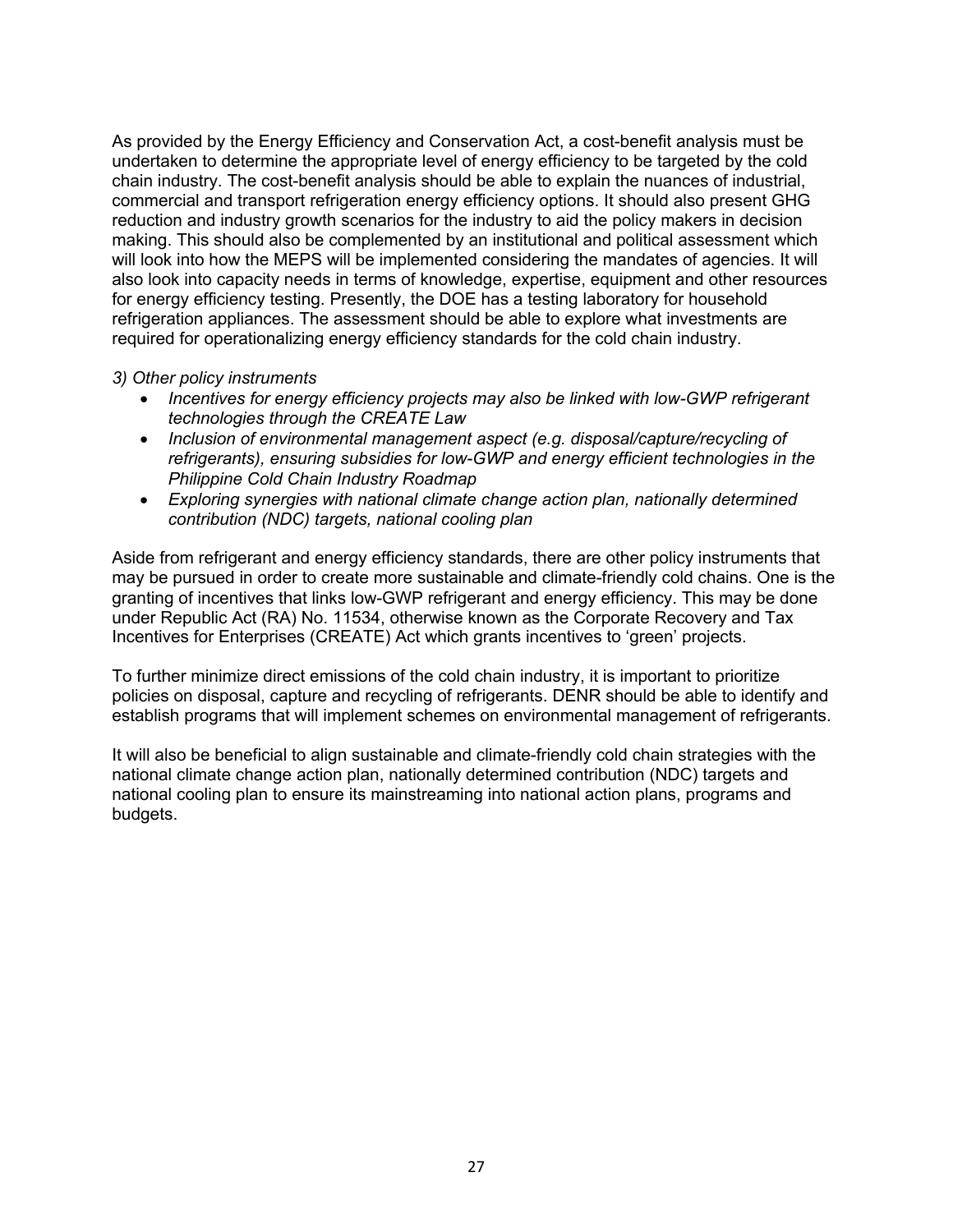## References

Alzuwaid, F. A., Ge, Y. T., Tassou, S. A., & Sun, J. (2016). The novel use of phase change materials in an open type refrigerated display cabinet: A theoretical investigation. Applied Energy, 180, 76–85. https://doi.org/10.1016/j.apenergy.2016.07.088

Jia-Wei Han a, Min Zuo b, Wen-Ying Zhu a, Jin-Hua Zuo c, En-Li Lü d, Xin-Ting Yang a, A comprehensive review of cold chain logistics for fresh agricultural products: Current status, challenges, and future trends, Trend in Food Science and Technology, https://doi.org/10.1016/j.tifs.2021.01.066

Mercier, S., Villeneuve, S., Mondor, M., & Uysal, I. (2017). Time-temperature management along the food cold chain: A review of recent developments. Comprehensive Reviews in Food Science and Food Safety, 16, 647–667. https://doi.org/ 10.1111/1541-4337.12269

https://hydrocarbons21.com/articles/9671/australia\_new\_zealand\_adopt\_iec\_hydrocarbon\_char ge\_limit\_for\_commercial\_cabinets

https://www.gcca.org/sites/default/files/2018%20GCCA%20Cold%20Storage%20Capacity%20R eport%20final.pdf

https://cci-hub.org/wp-content/uploads/2020/09/Evaluating-the-Philippines-Food-Cold-Chain-Energy-Efficiency-and-Environmental-Impact\_Online.pdf

https://www.seforall.org/system/files/gather-content/SEforALL\_CoolingForAll-Report.pdf

http://www.fao.org/platform-food-loss-waste/en/

Dreyfus, G., Borgford-Parnell, N., Christensen, J., Fahey, D.W., Motherway, B., Peters, T., Picolotti, R., Shah, N., and Xu, Y. (2020) Assessment of climate and development benefits of efficient and climate-friendly cooling. Molina, M., and Zaelke, D., Steering Committee Co-Chairs. Available at: https://ccacoalition.org/en/resources/assessment-climate-and-developmentbenefits-efficient-and-climate-friendly-cooling

https://www.epa.gov/snap/overview-snap

Hannah Ritchie and Max Roser (2020) - "CO<sub>2</sub> and Greenhouse Gas Emissions". Published online at OurWorldInData.org. Retrieved from: 'https://ourworldindata.org/co2-and-othergreenhouse-gas-emissions' [Online Resource]

https://germanwatch.org/sites/germanwatch.org/files/2019- 12/climate\_risk\_index\_2020\_table\_1999-2018.jpg

Bo Shen, Feng An, Jingliang Chen, Yu Liu, et. Al., Developing a Climate- Friendly Cooling Sector through Market and Financing Innovation, Asian Development Bank available at: https://www.adb.org/sites/default/files/project-documents/52249/52249-003-tacr-en.pdf

https://www.gcca.org/sites/default/files/2018%20GCCA%20Cold%20Storage%20Capacity%20R eport%20final.pdf